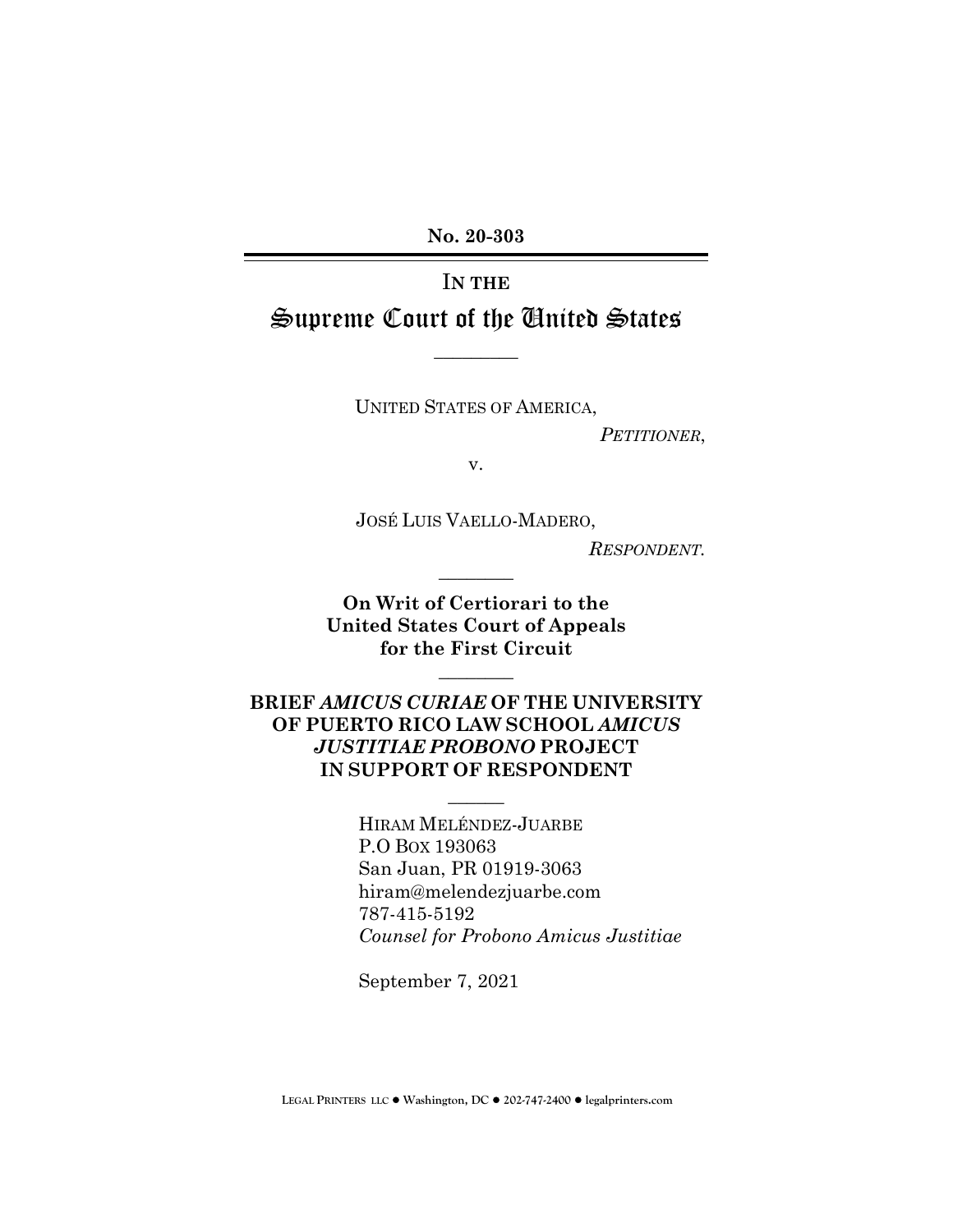#### **QUESTION PRESENTED**

Whether Congress violated the equal-protection component of the Due Process Clause of the Fifth Amendment by establishing Supplemental Security Income—a program that provides benefits to needy aged, blind, and disabled individuals—in the 50 States and the District of Columbia, but not extending it to Puerto Rico.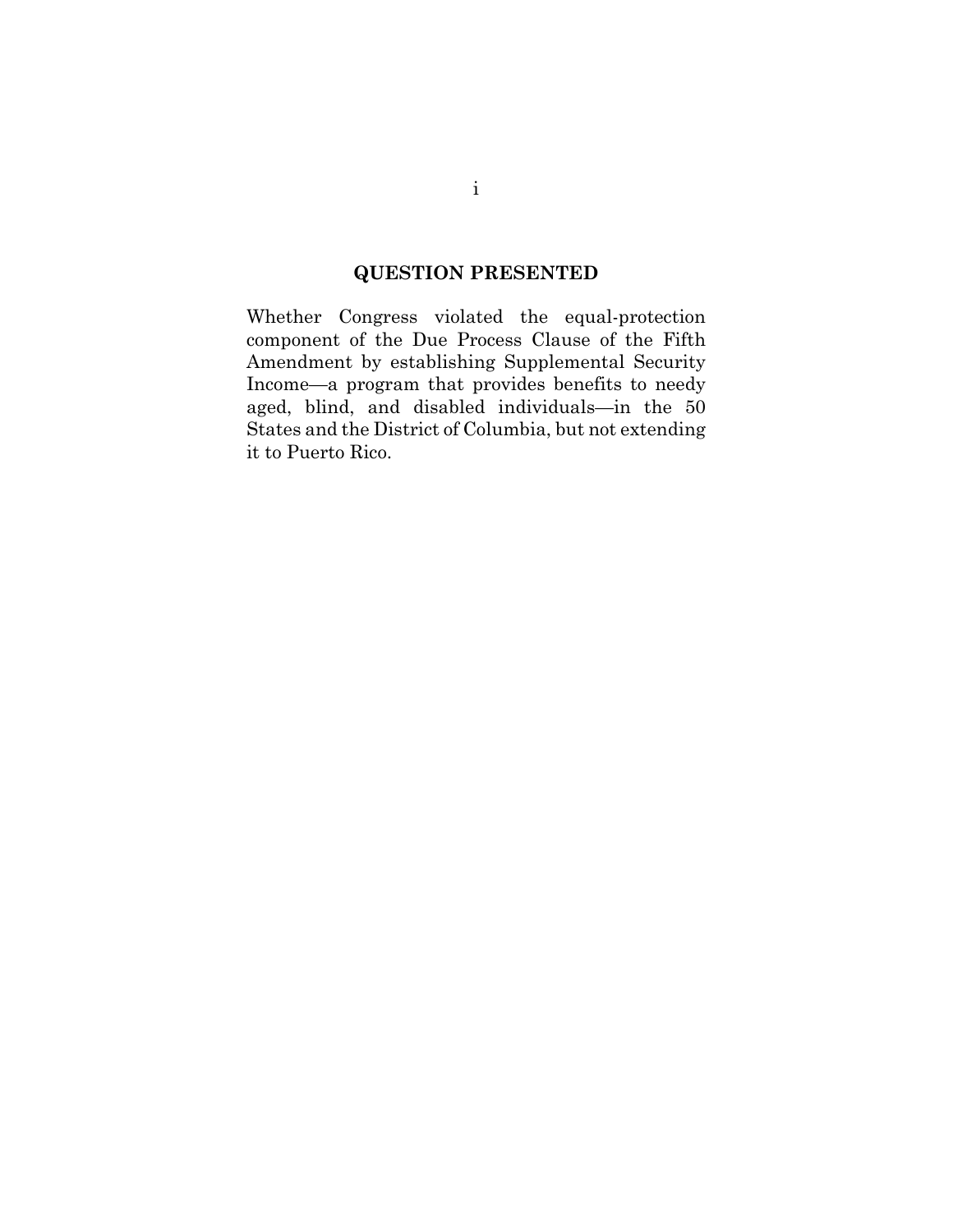## **TABLE OF CONTENTS**

| <b>IDENTITY AND INTEREST OF AMICUS</b> |
|----------------------------------------|
| INTRODUCTION AND SUMMARY OF            |
|                                        |
|                                        |

ii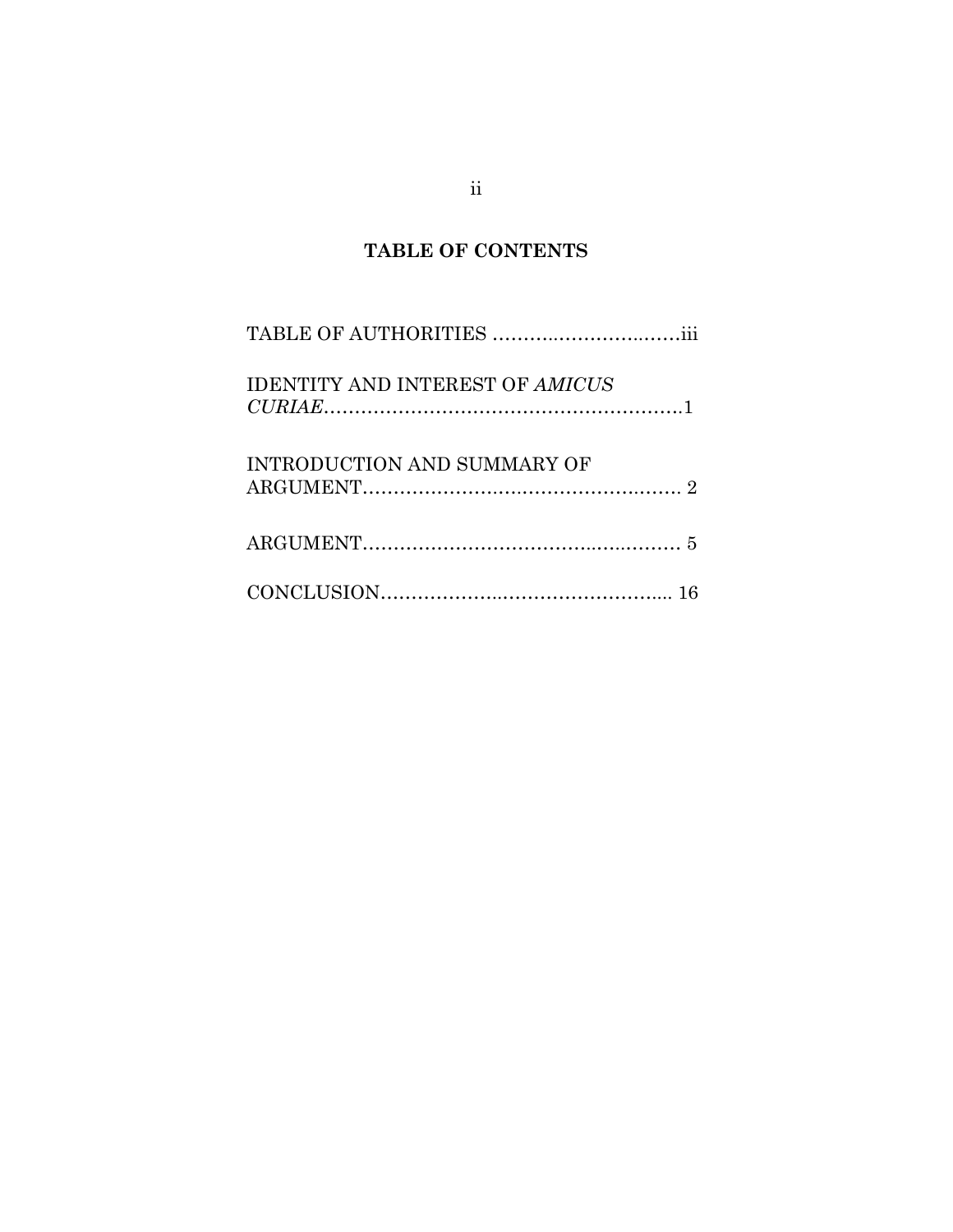## **TABLE OF AUTHORITIES Cases:**

| Califano v. Torres,                           |
|-----------------------------------------------|
|                                               |
| City of Cleburne v. Cleburne,                 |
|                                               |
| Downes v. Bidwell,                            |
|                                               |
| Harris v. Rosario,                            |
|                                               |
| Plyler v. Doe,                                |
|                                               |
| Railway Express Agency v. New York,           |
|                                               |
| Romer v. Evans,                               |
|                                               |
| Trump v. Hawaii,                              |
|                                               |
| United States Dept. of Agriculture v. Moreno, |
|                                               |

## **Constitutional Provisions and Statutes:**

|--|--|--|--|--|--|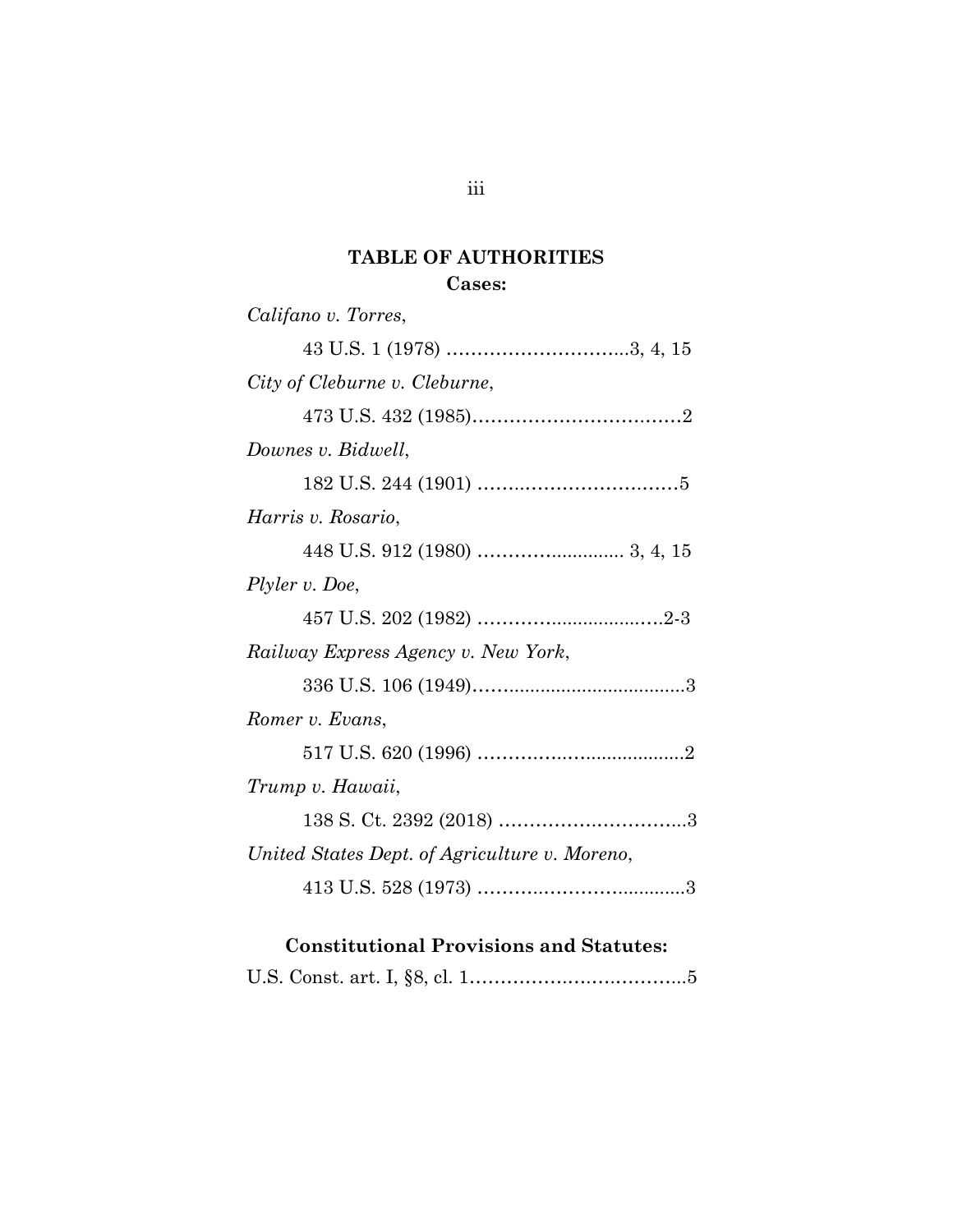#### **Other Authorities:**

Abel, Jaison R. and Deitz, Richard*, The Causes and Consequences of Puerto Rico's Declining Population,*  Federal Reserve Bank of NY, Current Issues in Economics and Finance[,](https://www.newyorkfed.org/medialibrary/media/research/current_issues/ci20-4.pdf) [https://www.newyorkfed.org/medialibrary/media/rese](https://www.newyorkfed.org/medialibrary/media/research/current_issues/ci20-4.pdf) [arch/current\\_issues/ci20-](https://www.newyorkfed.org/medialibrary/media/research/current_issues/ci20-4.pdf) [4.pdf.](https://www.newyorkfed.org/medialibrary/media/research/current_issues/ci20-4.pdf).........................................................................12

Alameda, J., et al., *Propuesta para una Nueva Estrategia de Desarrollo para Puerto Rico: Sustentabilidad, Equidad y Seguridad Social*  (2013)……………………………………………....….....7

Annie E. Casey Foundation, *2021 Kids Count Data Book: State Trends in Child Well-Being* (2021), https://www.aecf.org/resources/2021-kids-count-databook.......................................................................... 15

Ayuda Legal Puerto Rico, *Second Report: Towards a Just Recovery, The response in the face of disasters and the Puerto Rico that is possible*, September 2020 available at https://www.ayudalegalpuertorico.org/ publicaciones/..............................................................9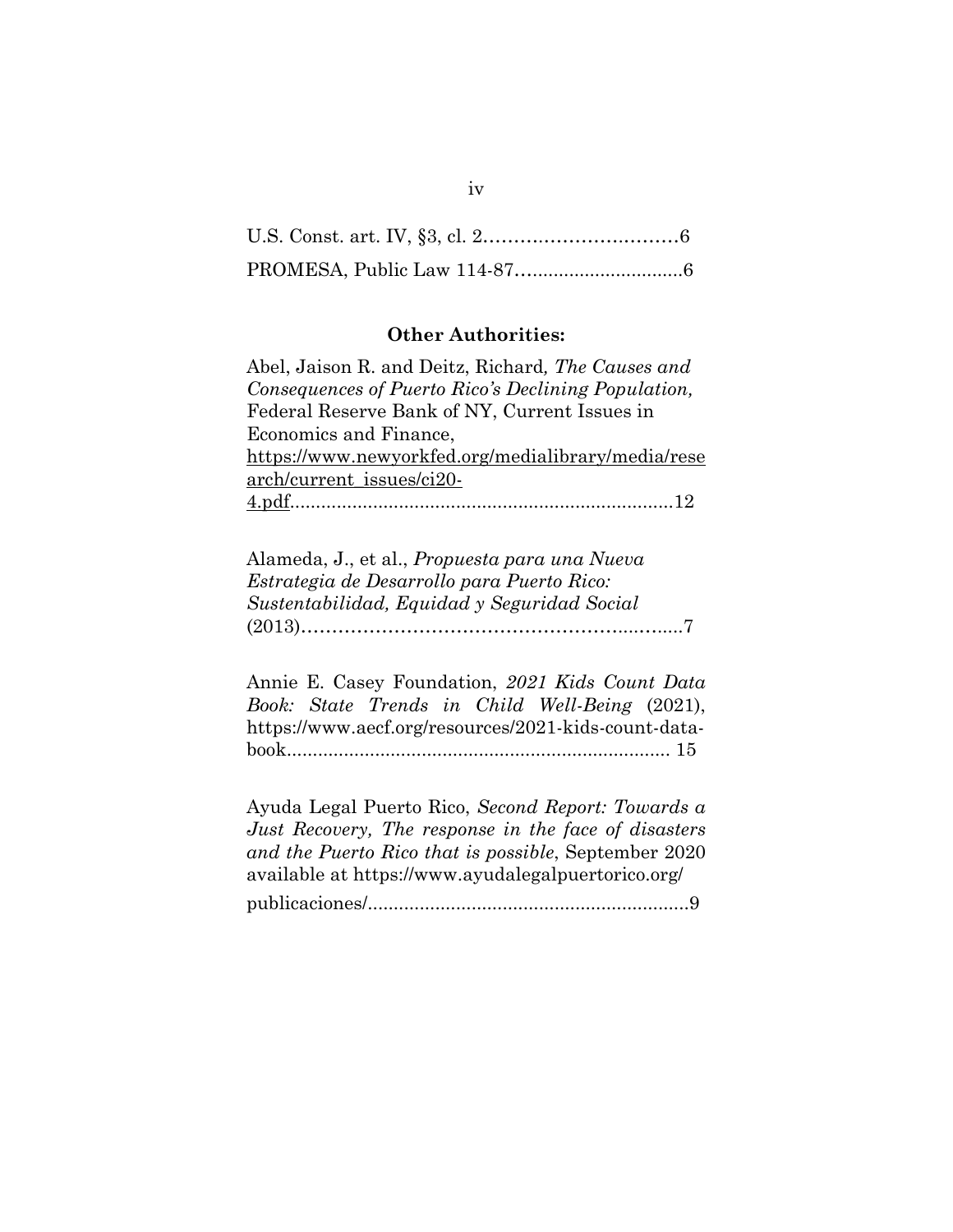| Commonwealth of Puerto Rico, Financial                                                                                                                                                                             |
|--------------------------------------------------------------------------------------------------------------------------------------------------------------------------------------------------------------------|
| Information and Operating Data Report                                                                                                                                                                              |
| Ricardo Cortés Chico, <i>Puerto Rico pierde su</i><br>población de menores, El Nuevo Día, August 24,                                                                                                               |
| Díaz Olivo, Carlos, La autonomía de Puerto Rico y<br>sus lecciones en términos fiscales y económicos, in<br>L'abast de l'autonomia política de Puerto Rico / El<br>alcance de la autonomía política de Puerto Rico |
| Dietz, James, Historia Económica de Puerto Rico                                                                                                                                                                    |
| Duffy Burnett, C. et al., Foreign in a Domestic Sense:<br>Puerto Rico, American Expansion, and<br>the<br>Constitution                                                                                              |
| Dworkin, Ronald, Taking Rights Seriously 33                                                                                                                                                                        |
| Federal Reserve Bank of New York, An Update on<br>the Competitiveness of Puerto Rico's Economy                                                                                                                     |

v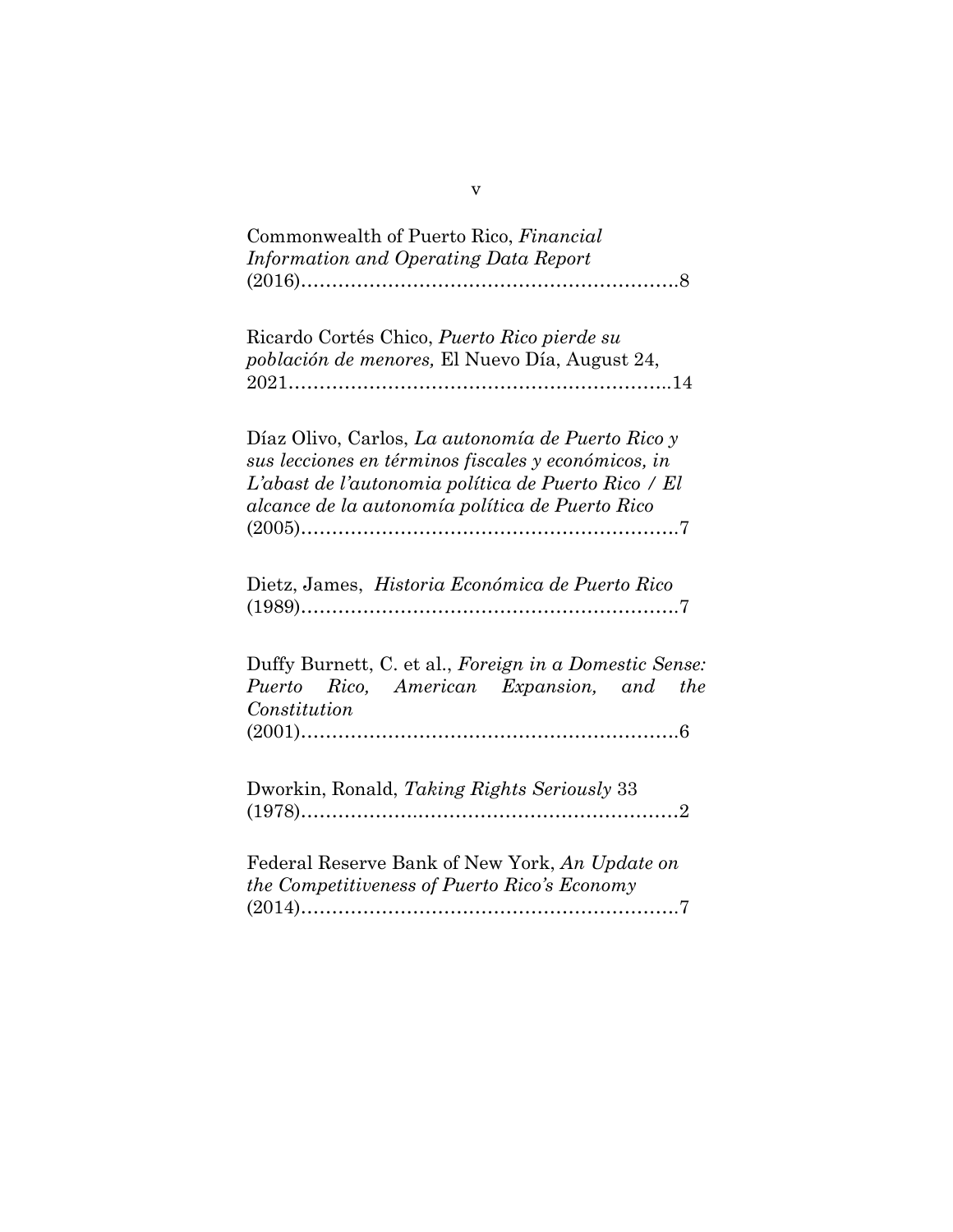Financial Oversight and Management Board for Puerto Rico, *2021 Fiscal Plan for Puerto Rico* (April 23, 2021) ………………...................................9, 10, 13

Financial Oversight and Management Board for Puerto Rico, *Human Capital Development in Puerto Rico: An Overview* (2020) ……………………13, 14, 15

Financial Oversight Management Board, *PROMESA Section 211 Report on the Puerto Rico Retirement Systems*, (September 20.......................................8, 10

Flecha Ortiz, José Aníbal et. al., *Un análisis de factores sobre la crisis de la migración calificada de talentos en Puerto Rico*, (November 26, 2016[\)](https://www.redalyc.org/jatsRepo/2250/225051546005/html/index.html) [https://www.redalyc.org/](https://www.redalyc.org/jatsRepo/2250/225051546005/html/index.html)  [jatsRepo/2250/225051546005/html/index.html…](https://www.redalyc.org/jatsRepo/2250/225051546005/html/index.html)...11

García Pelatti, Luis et al., *Suplemento Especial: Migración*, Informe de la Junta de Planificación al Gobernador, Hon. Alejandro García Padilla (March 2014), [http://gis.jp.pr.gov/Externo\\_Econ/Reto%20Demogr%](http://gis.jp.pr.gov/Externo_Econ/Reto%20Demogr%C3%A1fico/Suplemento%20de%20Migracion%20-%20rev.3-mar-2014.pdf)

[C3%A1fico/Suplemento%20de%20Migracion%20-](http://gis.jp.pr.gov/Externo_Econ/Reto%20Demogr%C3%A1fico/Suplemento%20de%20Migracion%20-%20rev.3-mar-2014.pdf) [%20rev.3-mar-](http://gis.jp.pr.gov/Externo_Econ/Reto%20Demogr%C3%A1fico/Suplemento%20de%20Migracion%20-%20rev.3-mar-2014.pdf)[2014.pdf.](http://gis.jp.pr.gov/Externo_Econ/Reto%20Demogr%C3%A1fico/Suplemento%20de%20Migracion%20-%20rev.3-mar-2014.pdf)...................................................................11

Instituto de Estadísticas de Puerto Rico, *Migración neta alcanzó unas 113 mil personas en el 2018*, (Sept. 26 2019), https://censo.estadisticas.pr/sites/default /files /Comunicados/CP\_2018\_ACS\_PRCS\_9\_26 \_2019\_.pdf…………..................................................11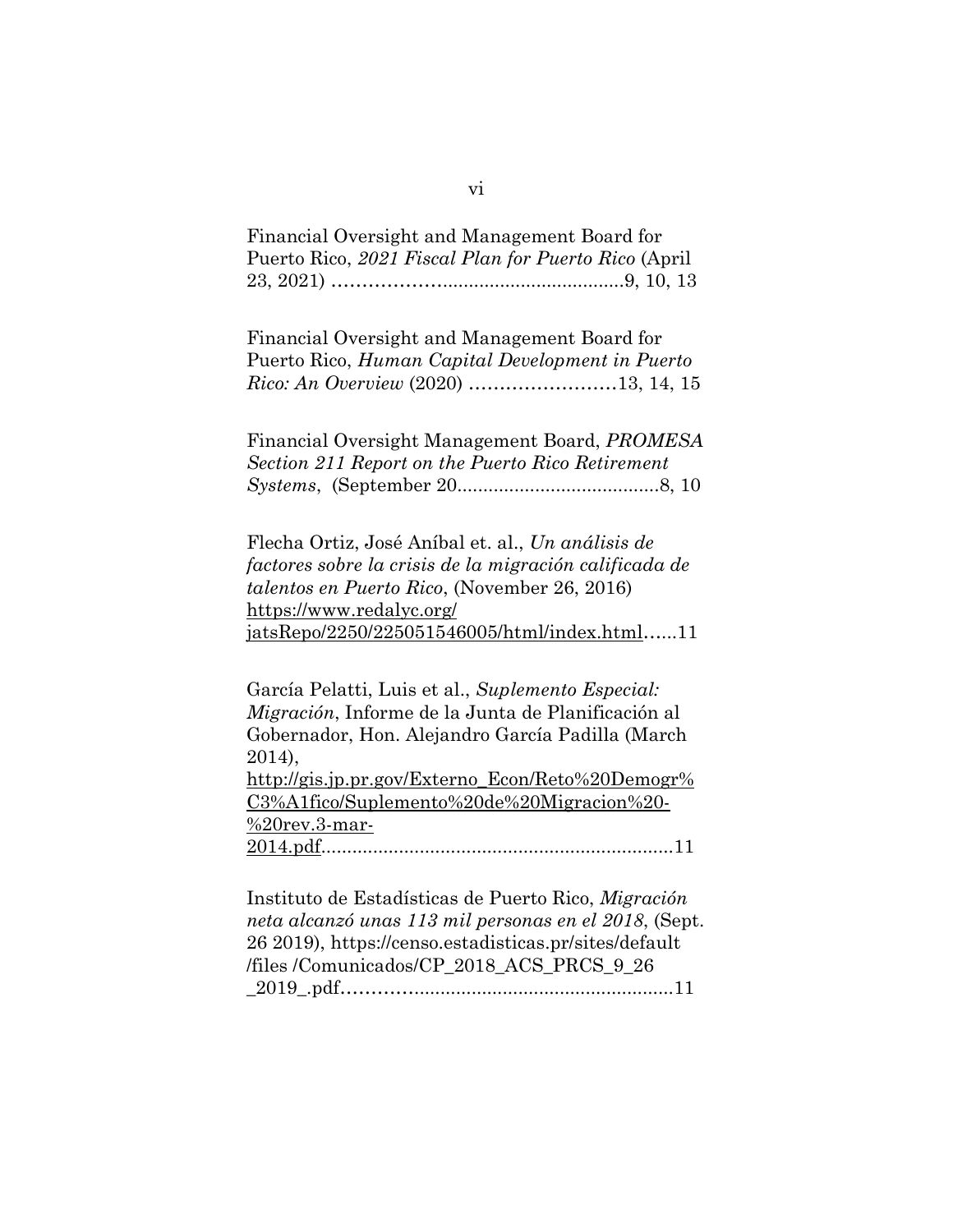Instituto para el Desarrollo de la Juventud, Youth and Children Wellbeing Index (2021), *available at* [http://juventudpr.org/bienestarinicio.html.](http://juventudpr.org/bienestarinicio.html)...........15

Joffe & Martínez*, Origins of the Puerto Rico Fiscal Crisis* (Mercatus Center, George Mason University 2016)……………………………………………...……...8

Krueger, et al., *Puerto Rico—A Way Forward*  (2015)…………………………………………………….7

Merling, Laura and Johnston, Jake, *More Trouble Ahead: Puerto Rico's Impending Medicaid Crisis*, Center for Economic and Policy Research (October 2017) [https://cepr.net/images/stories/reports/puerto](https://cepr.net/images/stories/reports/puerto-rico-medicaid-2017-10.pdf)[rico-medicaid-2017-10.pdf](https://cepr.net/images/stories/reports/puerto-rico-medicaid-2017-10.pdf) *......................................*11

Milken Institute School of Public Health, *Ascertainment of the Estimated Excess Mortality from Hurricane Maria in Puerto Rico*, <https://prstudy.publichealth.gwu.edu/> (Aug. 2018)……………………………………………..………8

Puerto Rico Department of Labor, *Personas de 60 años y más: Estado de Empleo y Desempleo* 3 (July 2019) ………………………………………….……......10

Puerto Rico State Data Center, *En pobreza el 50% o más de la población en 36 Municipios de Puerto Rico*, SDC-PR (Dec. 19, 2019), *available at*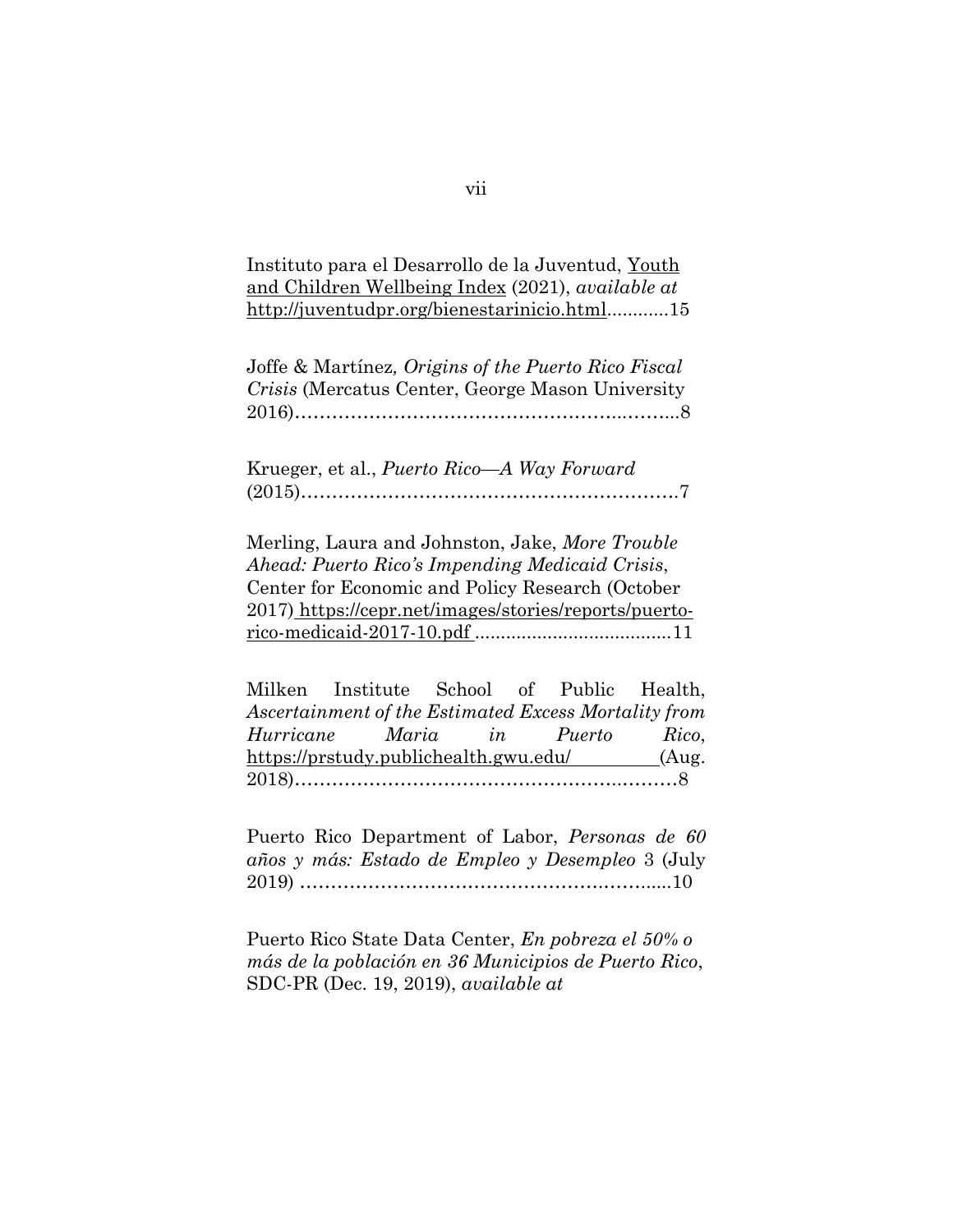#### [https://censo.estadisticas.pr/Comunicado-de](https://censo.estadisticas.pr/Comunicado-de-prensa/2019-12-19t145558)[prensa/2019-12-19t145558.](https://censo.estadisticas.pr/Comunicado-de-prensa/2019-12-19t145558).....................................15

Rivera Ramos, E., *The Legal Construction of Identity: The Judicial and Social Legacy of American Colonialism in Puerto Rico* (2001)…………….….…6

Rivera Sánchez, Maricarmen, *Siguen a la baja los nacimientos*, El Vocero (Feb. 1, 2021), [https://www.elvocero.com/gobierno/siguen-a-la-baja](https://www.elvocero.com/gobierno/siguen-a-la-baja-los-nacimientos/article_62080376-644d-11eb-8206-73098e6373c1.html)[los-nacimientos/article\\_62080376-644d-11eb-8206-](https://www.elvocero.com/gobierno/siguen-a-la-baja-los-nacimientos/article_62080376-644d-11eb-8206-73098e6373c1.html) [73098e6373c1.html.](https://www.elvocero.com/gobierno/siguen-a-la-baja-los-nacimientos/article_62080376-644d-11eb-8206-73098e6373c1.html).................................................15

Stella U. Ogunwole, Megan A. Rabe, Andrew W. Roberts, and Zoe Caplan, Population Under Age 18 Declined Last Decade. https://www.census.gov/library/stories/2021/08/unite d-states-adult-population-grew-faster-than-nationstotal-population-from-2010-to-2020.html...............14

U.S. Department of Commerce, U.S. Census Bureau, 2020 Census Apportionment Results, April 26, 2021, https://www.census.gov/data/tables/2020/dec/2020 apportionment-data.html........................................13

US Department of Commerce, United States Census 2010, Puerto Rico 2010: Summary Population and Housing Characteristics (September 2012) ………14

U.S. Geological Survey, *Magnitude 6.4 Earthquake in Puerto Rico*, (January 29, 2020)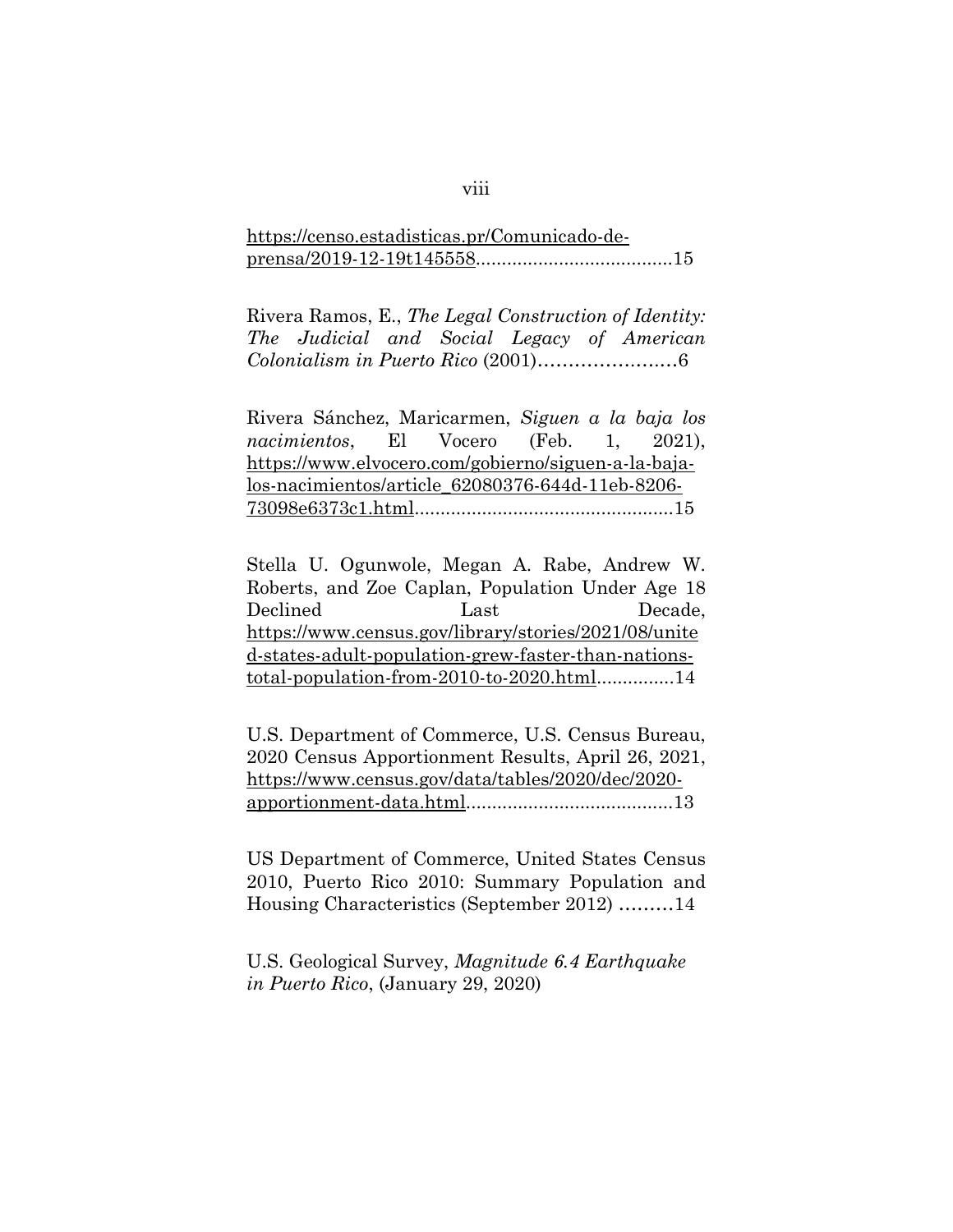| https://www.usgs.gov/news/magnitude-64- |  |
|-----------------------------------------|--|
|                                         |  |

van der Elst, N.J., Hardebeck, J.L., and Michael, A.J., Potential duration of aftershocks of the 2020 southwestern Puerto Rico earthquake: U.S. Geological Survey Open-File Report 2020–1009 (2020)……………………………………….……………9

Velázquez-Estrada, *Perfil del Migrante 2018-2019*, Instituto de Estadísticas de Puerto Rico (June 1, 2021), https://estadisticas.pr/index.php/en/publicaciones/perfildel-migrante........................................................10, 12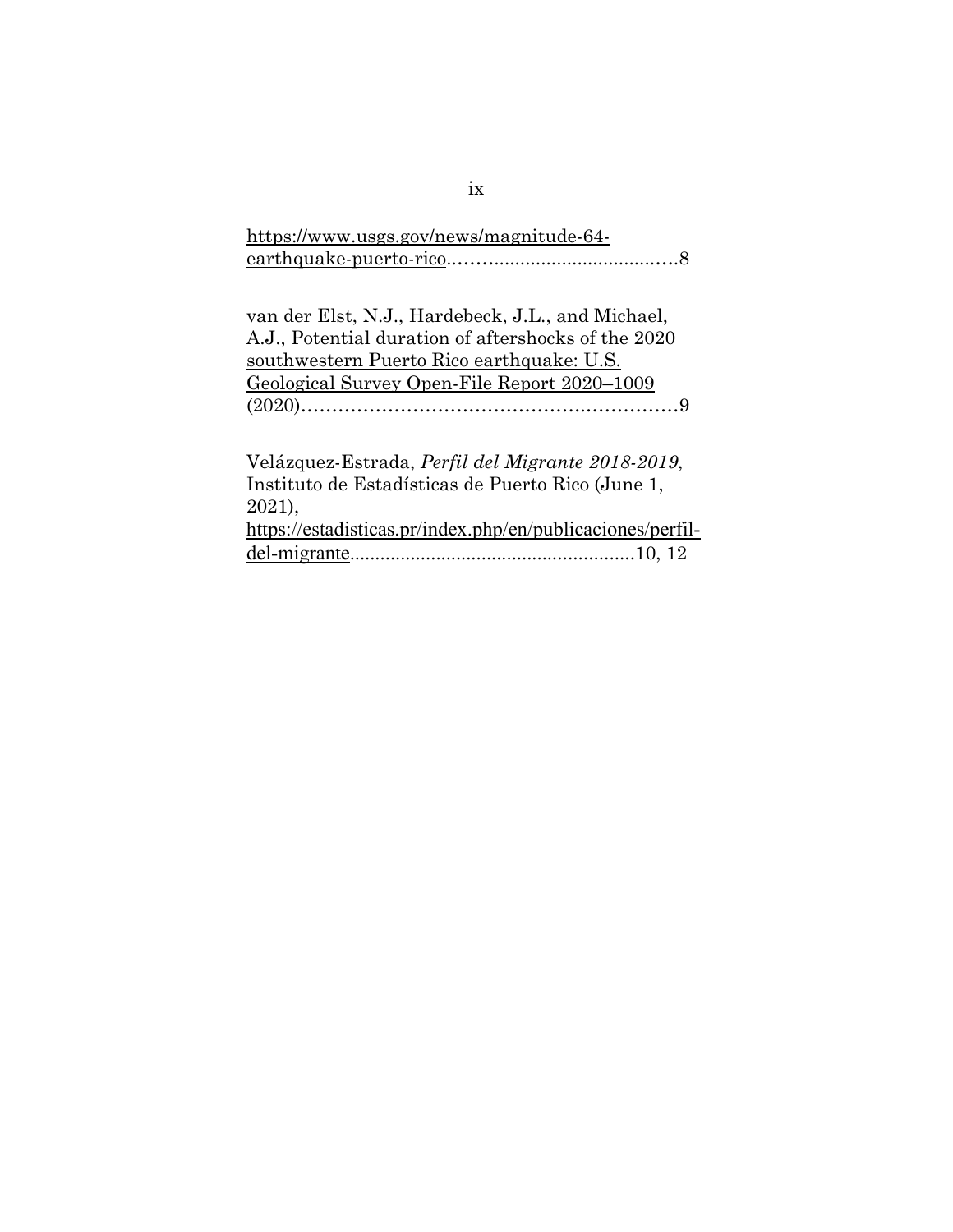### **STATEMENT OF IDENTITY AND INTEREST OF** *AMICUS CURIAE***[\\*](#page-10-0)**

*Amicus Justitiae* is a Pro Bono project at the University of Puerto Rico Law School composed of upper-level law students promoting social justice, human dignity and equal treatment under the law through educational activities and intervention in public interest judicial cases with socially transformative potential. *Amicus Justitiae* enhances students' commitment to public service and aims to contribute a human rights and social justice perspective to legal problems pertaining to Puerto Rico. As an official section of the UPR Law School Pro Bono project, *Amicus Justitiae* is authorized by the Law School to file this Brief.

<span id="page-10-0"></span>All parties have provided written consent to the filing of this *Amicus* Brief. No party's counsel authored this brief in whole or in part; no party or party's counsel contributed money intended to fund the brief's preparation or submission; and no person other than *Amicus* contributed money intended to fund the brief's preparation or submission.

The *Amicus Justitiae* Pro Bono project is composed of the following current and former students, who contributed to this Brief while pursuing their Juris Doctor degree at the UPR: José Rivera Aparicio, Karleen Méndez, Carla Pérez Meléndez, Ricardo Rivera, Irving Rodriguez, Kheyris Nieves, Delfín Méndez, Julia Pagán, Laura Brenes, Sofía Matos, Ana Cabán, Lourdes Cortés, Gabriela Valentín, Hiyen Rosario, Alessandra Torres, Luz Clemente.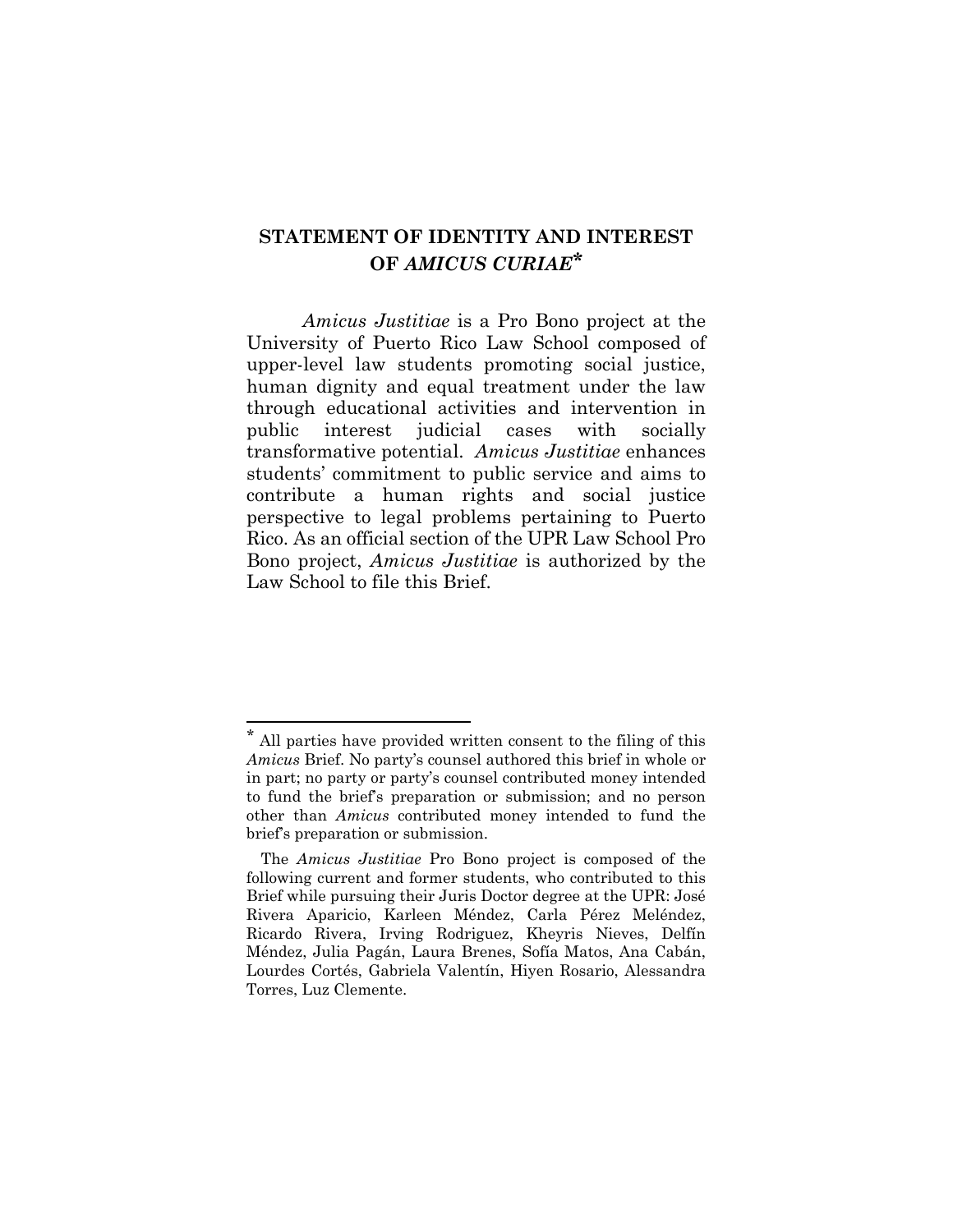## **INTRODUCTION AND SUMMARY OF ARGUMENT**

When a Court applies rational basis scrutiny the constitutional system deferentially points toward the political process that brought the challenged legislation to life and highlights the discretion exercised by political institutions. Yet, deference is not boundless. Discretion "is not tantamount to license, and does not exclude criticism". Ronald Dworkin, *Taking Rights Seriously* 33 (1978). As the Supreme Court admonished in *Romer v. Evans*, 517 U.S. 620, 632 (1996):

> Even in the ordinary equal protection case calling for the most deferential of standards, we insist on knowing the relation between the classification adopted and the object to be attained. The search for the link between classification and objective gives substance to the Equal Protection Clause; it provides guidance and discipline for the legislature, which is entitled to know what sorts of laws it can pass; and it marks the limits of our own authority.

In our system, the ultimate equality guarantee prevents arbitrary and irrational treatment in all domains of government activity, even when such activity does not establish a presumptively suspect classification nor affects a fundamental right. *Romer v. Evans*, *supra*; *City of Cleburne v. Cleburne*, 473 U.S. 432 (1985); *Plyler v. Doe*, 457 U.S. 202 (1982); *United*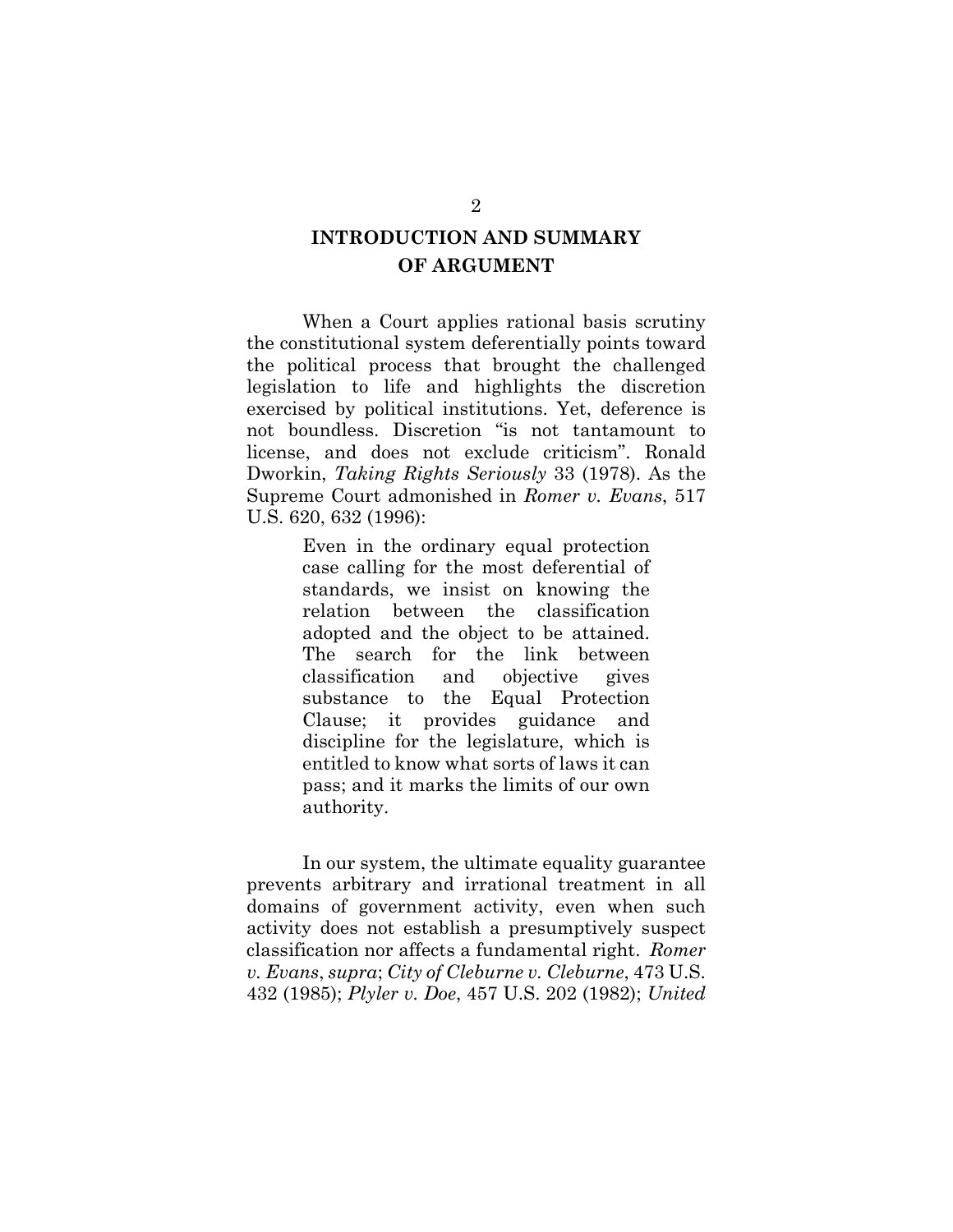*States Dept. of Agriculture v. Moreno*, 413 U.S. 528 (1973). *See Trump v. Hawaii*, 138 S. Ct. 2392, 2420– 21 (2018) (recognizing these cases but declining to apply to the facts of that case). And, as Justice Jackson insisted, these constraints take particular importance when legislation discriminates against politically powerless minorities, as the political correctives that would usually come to their aid would be unavailable:

> Nothing opens the door to arbitrary action so effectively as to allow Federal Government officials to pick and choose only a few to whom they will apply legislation and thus to escape the political retribution that might be visited upon them if larger numbers were affected. Courts can take no better measure to assure that laws will be just than to require that laws be equal in operation. *Railway Express Agency v. New York*, 336 U.S. 106, 113 (1949) (Jackson, J., concurring).

This case presents an opportunity for this Court to reiterate these basic principles, as applied to politically disenfranchised Puerto Ricans that are most in need and that are uniquely excluded from those societal benefits provided by the United States Government to similarly situated individuals.

The traditional justifications for this discriminatory treatment date back to *Harris v. Rosario*, 446 U.S. 651 (1980) and *Califano v. Torres*,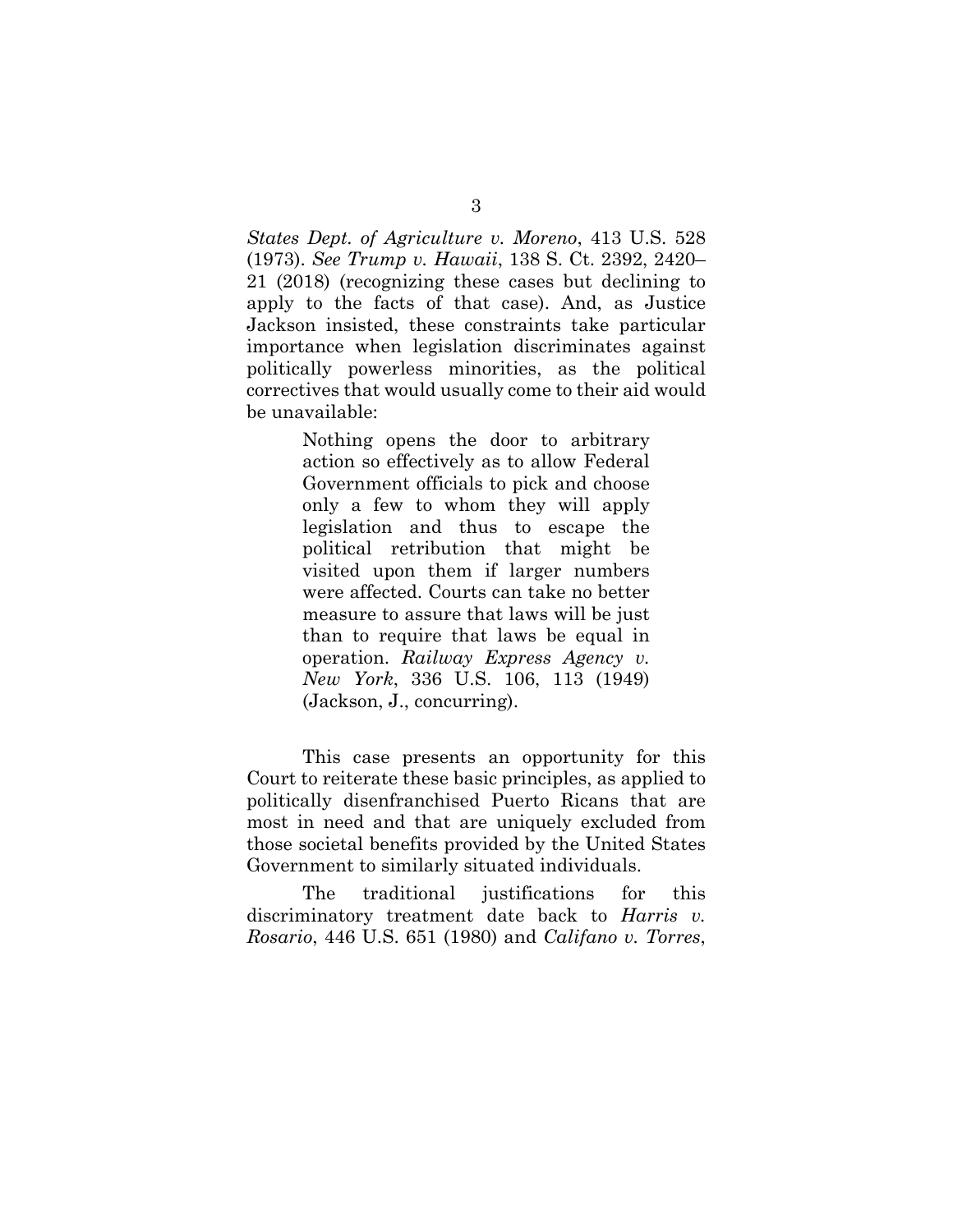43 U.S. 1 (1978).[1](#page-13-0) Over 40 years ago, this Court considered these justifications and believed them to be rational enough. However, since then there have been four decades worth of economic, environmental, and demographic changes in Puerto Rico. Thus, in its evaluation of the present case, the Court should take into account updated information that bears upon the purported justifications for the challenged exclusion.

In this vein, this Brief brings into focus current information about the context in which the discriminatory structures of the challenged law operates. It also highlights some of the dramatic events that have occurred in Puerto Rico, while supporting Appellees' position that the governmental justifications for excluding Puerto Ricans from desperately needed economic assistance are not rationally related to any purported and legitimate Government interest.

<span id="page-13-0"></span><sup>1</sup> The justifications used in these cases are that "Puerto Rican residents do not contribute to the federal treasury; the cost of treating Puerto Rico as a State under the statute would be high; and greater benefits could disrupt the Puerto Rican economy." *Harris v. Rosario*, 446 U.S. 651, 652 (1980). *See also Califano v. Torres*, 435 U.S. 1, 5 n. 7 (1978) ("First, because of the unique tax status of Puerto Rico, its residents do not contribute to the public treasury. Second, the cost of including Puerto Rico would be extremely great …. Third, inclusion in the SSI program might seriously disrupt the Puerto Rican economy").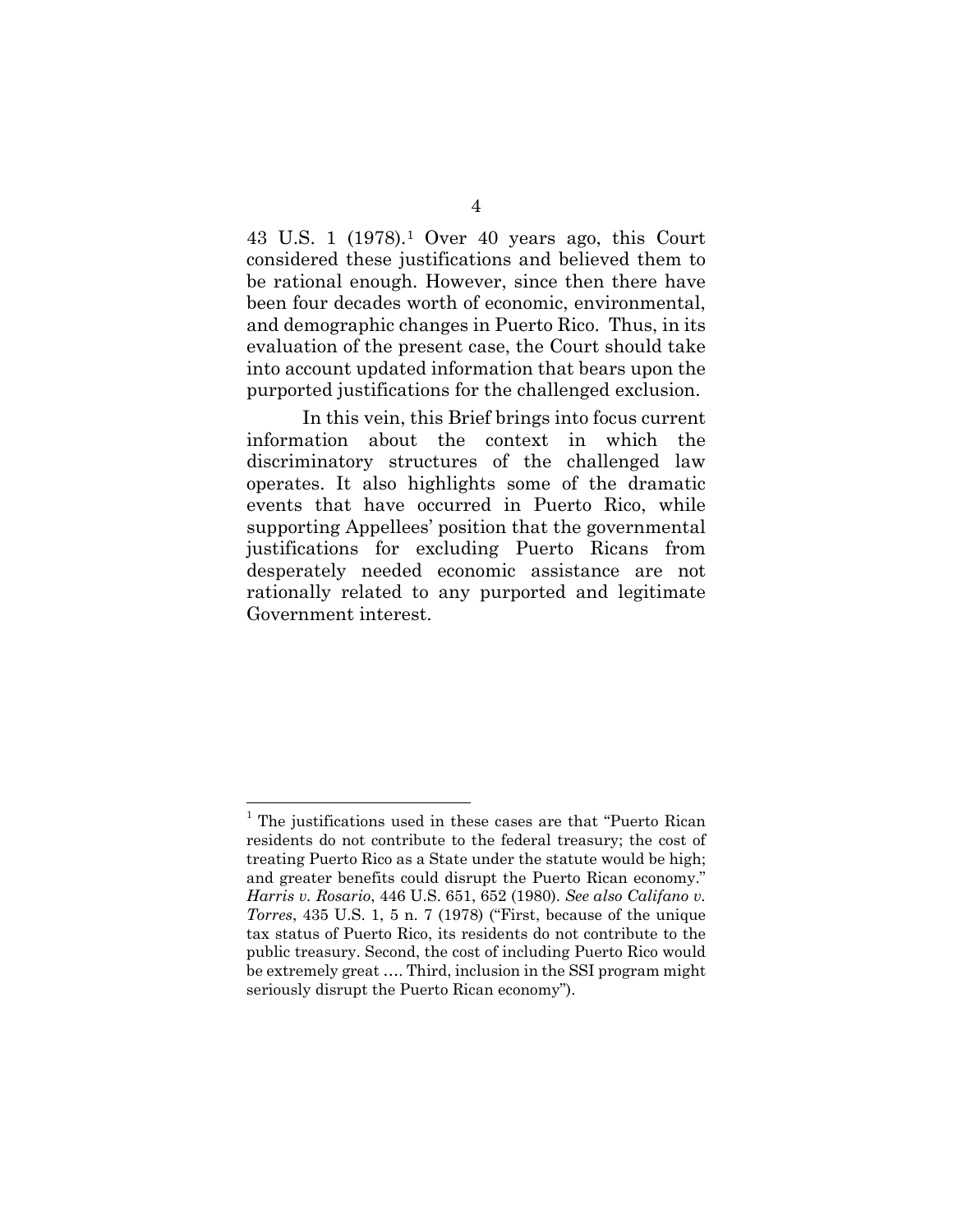#### **ARGUMENT**

#### **IN AFFIRMING THE LOWER COURT'S DECISION, THIS COURT SHOULD CONSIDER THE HISTORIC, POLITICAL, ECONOMIC AND DEMOGRAPHIC CONTEXT IN WHICH THE CHALLENGED DISCRIMINATORY PROGRAM OPERATES**

The constitutional foundations of the island's relationship with the United States (U.S.) are at the heart of its economic reality. After the U. S. acquired Puerto Rico in the aftermath of the Hispanic-American War, this Court addressed how new possessions and their populations would fit in the U.S. constitutional system. By labeling Puerto Rico as an unincorporated territory, the island became "a territory … belonging to …, but not a part of the United States". *Downes v. Bidwell*, 182 U.S. 244, 287 (1901). As a result, many U.S. constitutional provisions are inapplicable to Puerto Rico, including the requirement that Congress exercise its taxing authority "uniform[ly] throughout the United States" U.S. Const. art. I, §8, cl. 1. Because of the territorial label, Congress is able to establish a different tax regime for Puerto Rico *vis-à-vis* States. For a good part of the twentieth century U.S. corporations in the island received favorable tax treatment for their territorial earnings and, since 1917, all bonds issued by Puerto Rico are exempt from federal, state and municipal taxes anywhere in the U.S., which made them attractive to investors. Furthermore, as an unincorporated territory, Puerto Rico is subject to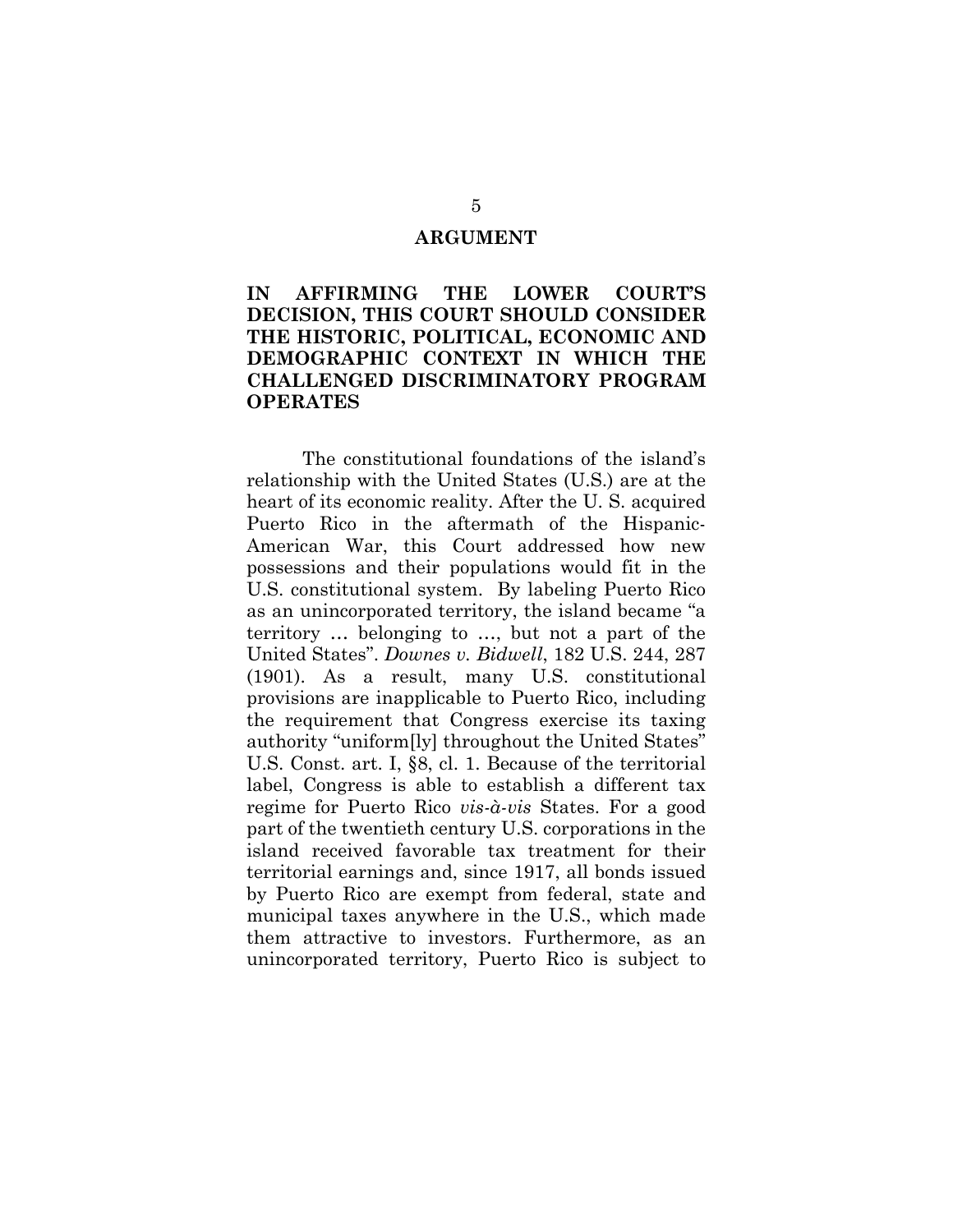breathtaking Congressional authority under the Territorial Clause of the U.S. Constitution.[2](#page-15-0) 

While most U.S. federal laws are fully applicable to the territory and its population, Puerto Ricans cannot vote for the President, nor can they choose voting representation in Congress and are subjected to broad policymaking authority of unelected members of the Financial Oversight Management Board (hereinafter "FOMB"), pursuant to the *Puerto Rico Oversight, Management and Economic Stability Act* (PROMESA, Public Law 114- 187). Puerto Ricans are, thus, prevented from engaging in basic political self-governance.

The linkages between Puerto Rico's territorial status and its current economic situation are noticeable. For more than one hundred years, Puerto Rico's economic model has been based on U.S. investment, rather than developing a solid domestic economic foundation. U.S. controlled sugar production was the gravitational center of the island's economy for more than 30 years at the beginning of the twentieth century, to be later replaced by U.S. manufacturing companies. Since the mid 1940s, and through the end of the century, the main development strategy was to attract economic investment from U.S. corporations. However, Puerto Rico's seemingly prosperous growth was built upon hollow foundations

<span id="page-15-0"></span> $^{\rm 2}$  This provision allows Congress to "make all needful Rules and Regulations respecting the Territory or other Property belonging to the United States" U.S. Const. art. IV, §3, cl. 2. *See generally*, Rivera Ramos, E., *The Legal Construction of Identity: The Judicial and Social Legacy of American Colonialism in Puerto Rico* (2001); Duffy Burnett, C. et al., *Foreign in a Domestic Sense: Puerto Rico, American Expansion, and the Constitution (2001).*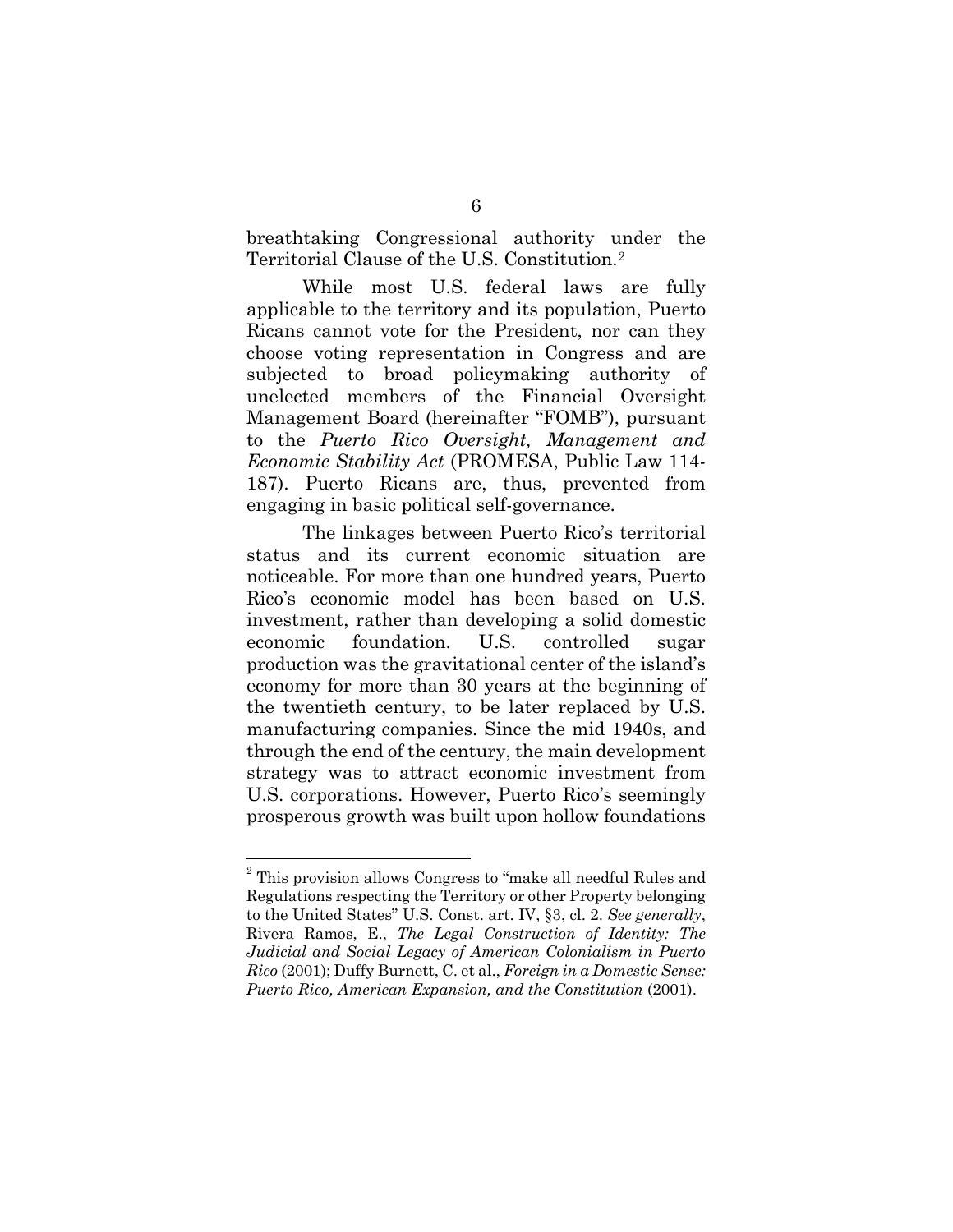laid by Congressional territorial powers: tax exemptions to U.S. corporations underwrote U.S industries in the island at the expense of local industrial development. James Dietz, *Historia Económica de Puerto Rico (1989)*; Carlos Díaz Olivo, *La autonomía de Puerto Rico y sus lecciones en términos fiscales y económicos, in L'abast de l'autonomia política de Puerto Rico / El alcance de la autonomía política de Puerto Rico* 26-39 (2005). While many factors (political, institutional, demographic, financial) have contributed to Puerto Rico's economic decline, Congressional repeal of those tax incentives in 1996 with a 10-year transition phase-out played a role in dismantling Puerto Rico's fragile economic foundations. Krueger, et al., *Puerto Rico—A Way Forward* (2015); Alameda, J., et al., *Propuesta para una Nueva Estrategia de Desarrollo para Puerto Rico: Sustentabilidad, Equidad y Seguridad Social* 10-13 (2013).

The reasons for Puerto Rico's indebtedness are manifold, but it is clear that a "major driver of publicsector debt was the stagnation of the economy". Federal Reserve Bank of New York, *An Update on the Competitiveness of Puerto Rico's Economy* 10 (2014). In this economic context, debt issuances became an important source of income to finance public projects and operational expenses. Puerto Rico's highly coveted triple tax-exempt bonds — also enacted pursuant to Congressional territorial authority allowed easy access to borrowed dollars. As a result, public debt grew dramatically from 63.2% of Puerto Rico's GNP in 2000 growing, to 100.2% by 2015. Krueger, et al. *supra*. Puerto Rico's debt swelled from roughly 16 billion USD in 1995, to 40 billion in 2005 and 72 billion in 2015. Joffe & Martínez, *Origins of*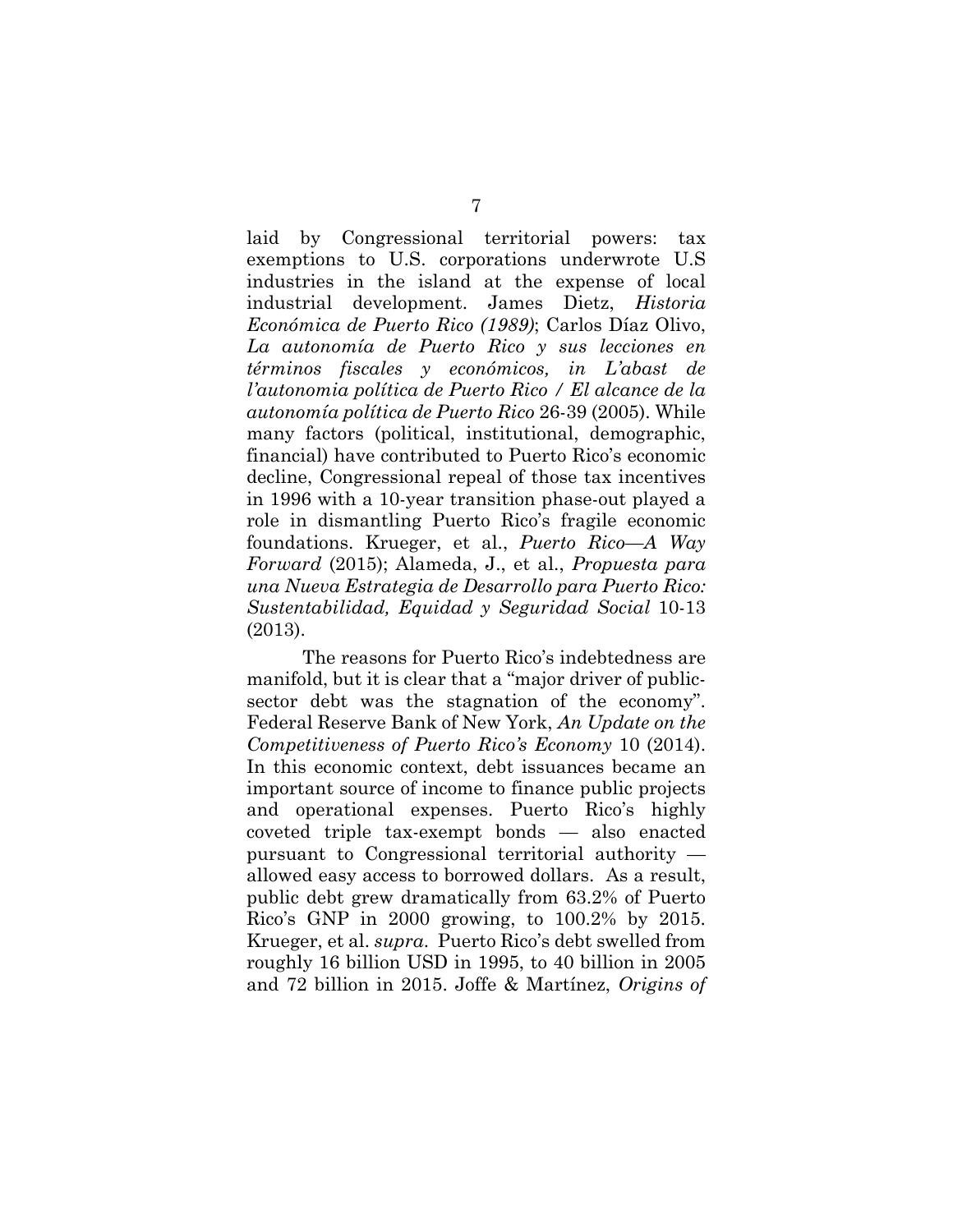*the Puerto Rico Fiscal Crisis* 30-33 (Mercatus Center, George Mason University 2016). In addition, pension systems are effectively insolvent: as of 2016 total pension liabilities amounted to 49 billion USD, with a funded ratio of 1.6%. Commonwealth of Puerto Rico, *Financial Information and Operating Data Report* 209-246 (2016). A 2019 FOMB report indicates that Puerto Rico's pension systems have the lowest funding ratio, when compared to the fifty states. FOMB, *PROMESA Section 211 Report on the Puerto Rico Retirement Systems* 20-21 (September 2019).

Compounding Puerto Rico's gradual economic troubles, since the tax incentive phase-out the island experienced the direct impact of the financial crisis of 2008, and the aftermath of hurricanes Irma and María in 2017. With a death toll nearing 3,000 people,[3](#page-17-0) hurricanes Irma and María had a substantial effect on the island's economy, housing security and unemployment rates. To make matters worse, since the end of 2019, Puerto Rico has been suffering from an ongoing seismic sequence that caused a 6.4 earthquake resulting in severe damage on many municipalities. U.S. Geological Survey, *Magnitude 6.4 Earthquake in Puerto Rico*, (January 29, 2020).[4](#page-17-1) As a result, many families lost their homes, and now face even more dire economic situations.<sup>[5](#page-17-2)</sup> The United

<span id="page-17-0"></span><sup>3</sup> See Milken Institute School of Public Health, *Ascertainment of the Estimated Excess Mortality from Hurricane Maria in Puerto Rico* (August 2018), *available at* https://prstudy .publichealth.gwu.edu/

<span id="page-17-1"></span><sup>4</sup> *Available at* https://www.usgs.gov/news/magnitude-64 earthquake-puerto-rico

<span id="page-17-2"></span><sup>5</sup> On the recent natural disasters and their social effects, *see generally*, Ayuda Legal Puerto Rico, *Second Report: Towards a*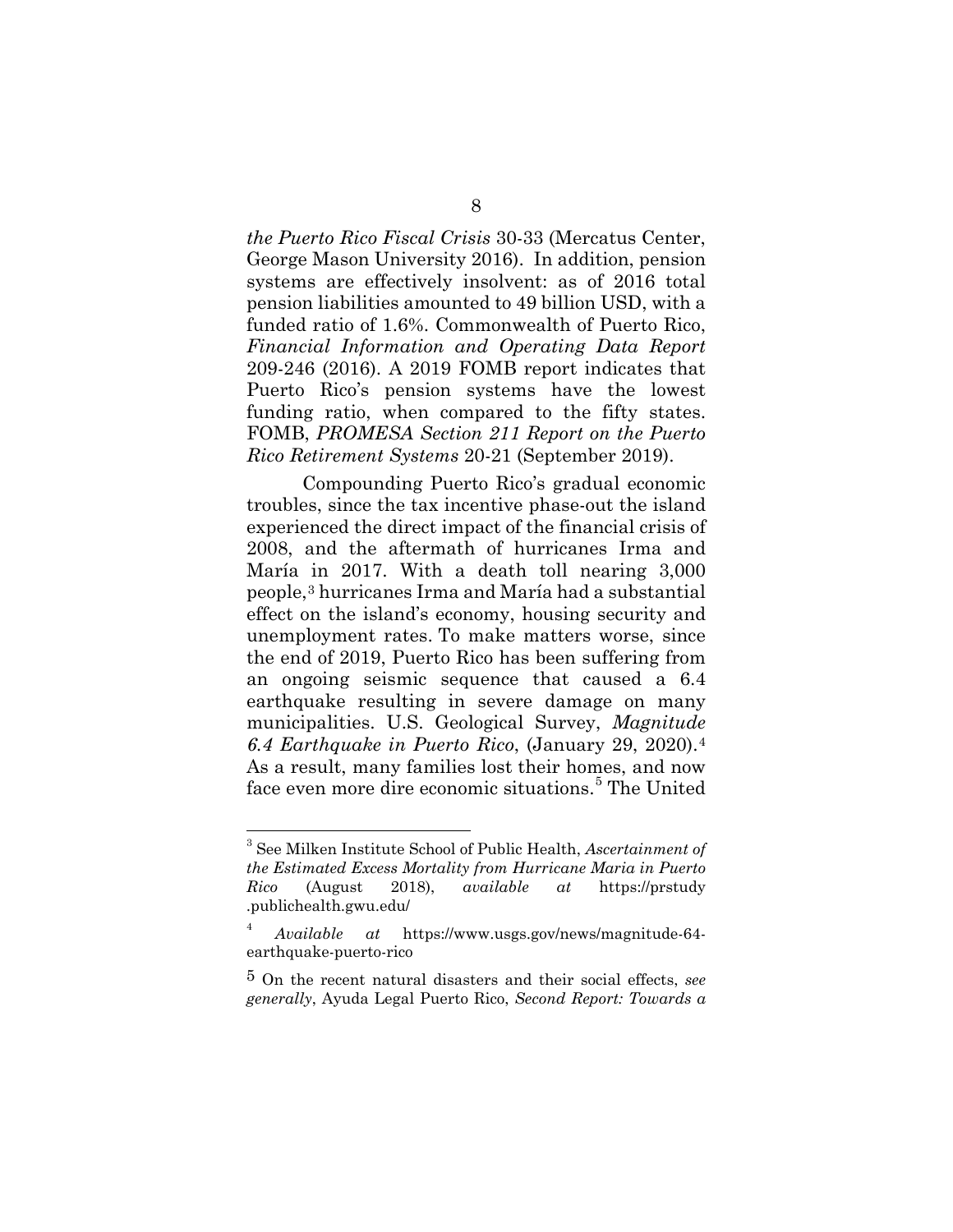States Geological Service estimates that "[a]ftershocks will persist for years to decades, although with decreasing frequency"*.* N.J. van der Elst, J.L. Hardebeck, and A.J. Michael, *Potential duration of aftershocks of the 2020 southwestern Puerto Rico earthquake: U.S. Geological Survey Open-File Report 2020–1009* (2020).[6](#page-18-0) 

Moreover, the effects of the humanitarian crisis that has built up in Puerto Rico are now being compounded by the current COVID-19 epidemic. As elsewhere, the Puerto Rican economy has been severely impacted by the pandemic. FOMB, *2021 Certified Fiscal Plan for the Commonwealth of Puerto Rico* 30 (April 23, 2021).[7](#page-18-1) And while extraordinary Federal Government support has "played an essential role in helping to mitigate the unprecedented economic damage from the sudden economic shock caused by the pandemic", *Id*. at 36, most of that funding will be spent in a few years, *Id.* at 38-39, and its impact will be short lived. The FOMB projects "a post-pandemic recovery in FY2021 and FY2022, followed by limited real growth between FY2023 and FY2029", *Id.* at 59. Yet, "[a]s disaster relief funding and the spending of COVID-19 federal and local stimulus funds drop off considerably and structural reform growth rates are muted, GNP growth returns to its historical negative trend starting in FY2030." *Id.* See also *id.* at pages 62-63.

*Just Recovery, The response in the face of disasters and the Puerto Rico that is possible*, September 2020 (available at https://www.ayudalegalpuertorico.org/publicaciones/)

<span id="page-18-0"></span><sup>6</sup> *Available at* https://pubs.er.usgs.gov/publication/ofr20201009

<span id="page-18-1"></span><sup>7</sup> *Available at* <https://oversightboard.pr.gov/fiscal-plans-2/>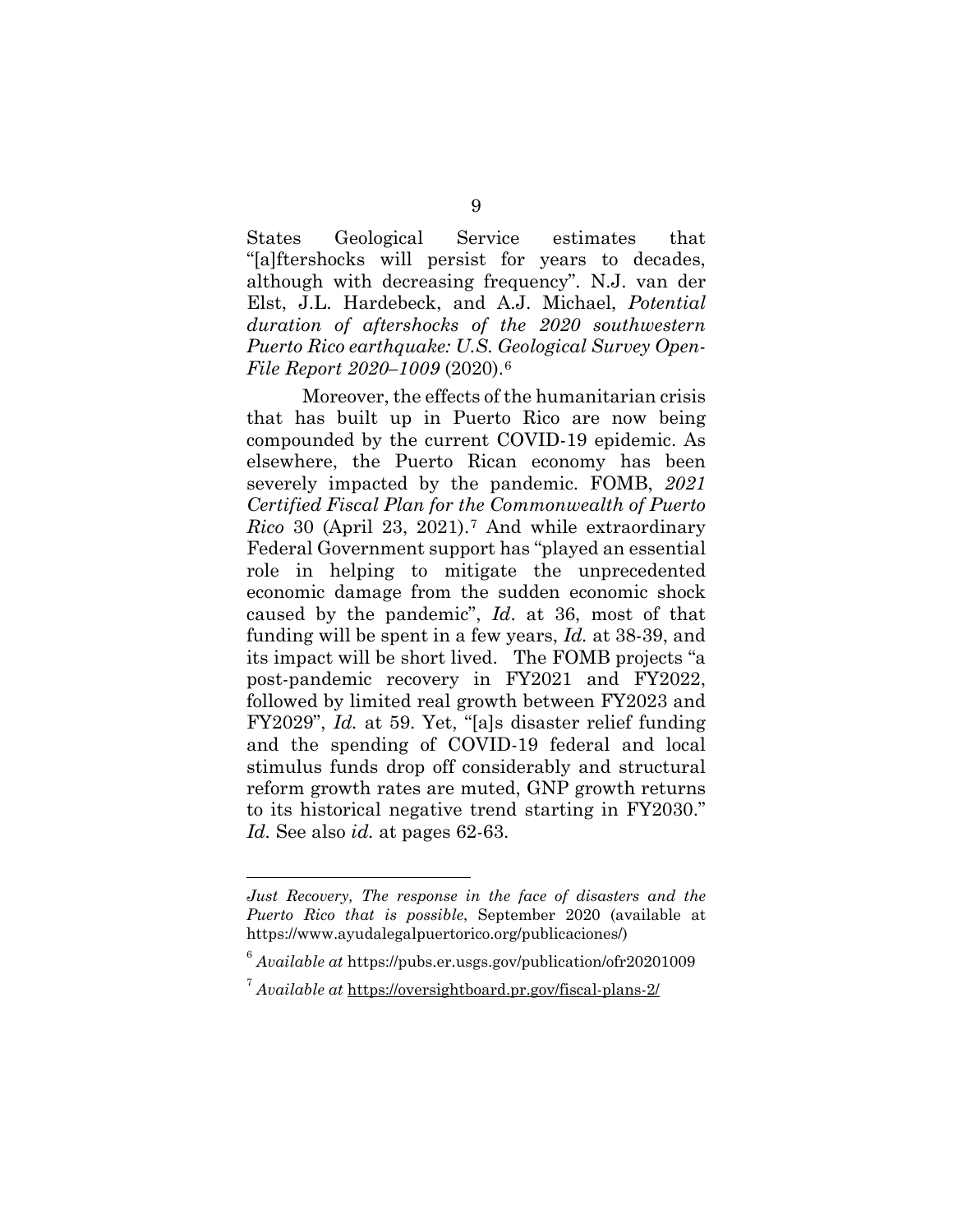Of course, the brunt of this social and economic debacle falls on the most vulnerable. For example, Puerto Ricans who are older than 60 years of age and mostly retired or about to retire, end up living on pensions and retirement plans that provide mostly fixed incomes. Puerto Rico Department of Labor, *Personas de 60 años y más: Estado de Empleo y Desempleo* 3 (July 2019).[8](#page-19-0) Yet, with a retirement system under stress, public pension systems have been amended in recent years impacting employees' benefits. FOMB, *PROMESA Section 211 Report on the Puerto Rico Retirement Systems*, 11-13 (September 2019).[9](#page-19-1) Additionally, the current FOMB fiscal plan establishes an 8.5 percent reduction to all government retirees who receive more than \$1,500 per month. FOMB, *2021 Certified Fiscal Plan for the Commonwealth of Puerto Rico* 275-276 (April 23, 2021).[10](#page-19-2) 

Facing the economic difficulties described above, between the years 2010 and 2019, about six hundred and seven (607,000) people moved from Puerto Rico to the United States. Alberto L. Velázquez-Estrada, *Perfil del Migrante 2018-2019*, Instituto de Estadísticas de Puerto Rico (June 1, 2021).[11](#page-19-3) The effect of recent natural disasters has

<span id="page-19-0"></span><sup>8</sup> *Available at*

[http://www.mercadolaboral.pr.gov/lmi/pdf/Grupo%20Trabajado](http://www.mercadolaboral.pr.gov/lmi/pdf/Grupo%20Trabajador/2018/PERSONAS%20DE%2060%20A%c3%91OS%20Y%20MAS.pdf) [r/2018/PERSONAS%20DE%2060%20A%c3%91OS%20Y%20M](http://www.mercadolaboral.pr.gov/lmi/pdf/Grupo%20Trabajador/2018/PERSONAS%20DE%2060%20A%c3%91OS%20Y%20MAS.pdf) [AS.pdf](http://www.mercadolaboral.pr.gov/lmi/pdf/Grupo%20Trabajador/2018/PERSONAS%20DE%2060%20A%c3%91OS%20Y%20MAS.pdf)

<span id="page-19-1"></span><sup>9</sup> *Available at* https://drive.google.com/file/d/1eJGQgRaSci1T\_IxTqHzjLoRxE\_xEkX1/view

<sup>10</sup> *Available at* <https://oversightboard.pr.gov/fiscal-plans-2/>

<span id="page-19-3"></span><span id="page-19-2"></span><sup>11</sup> *Available at*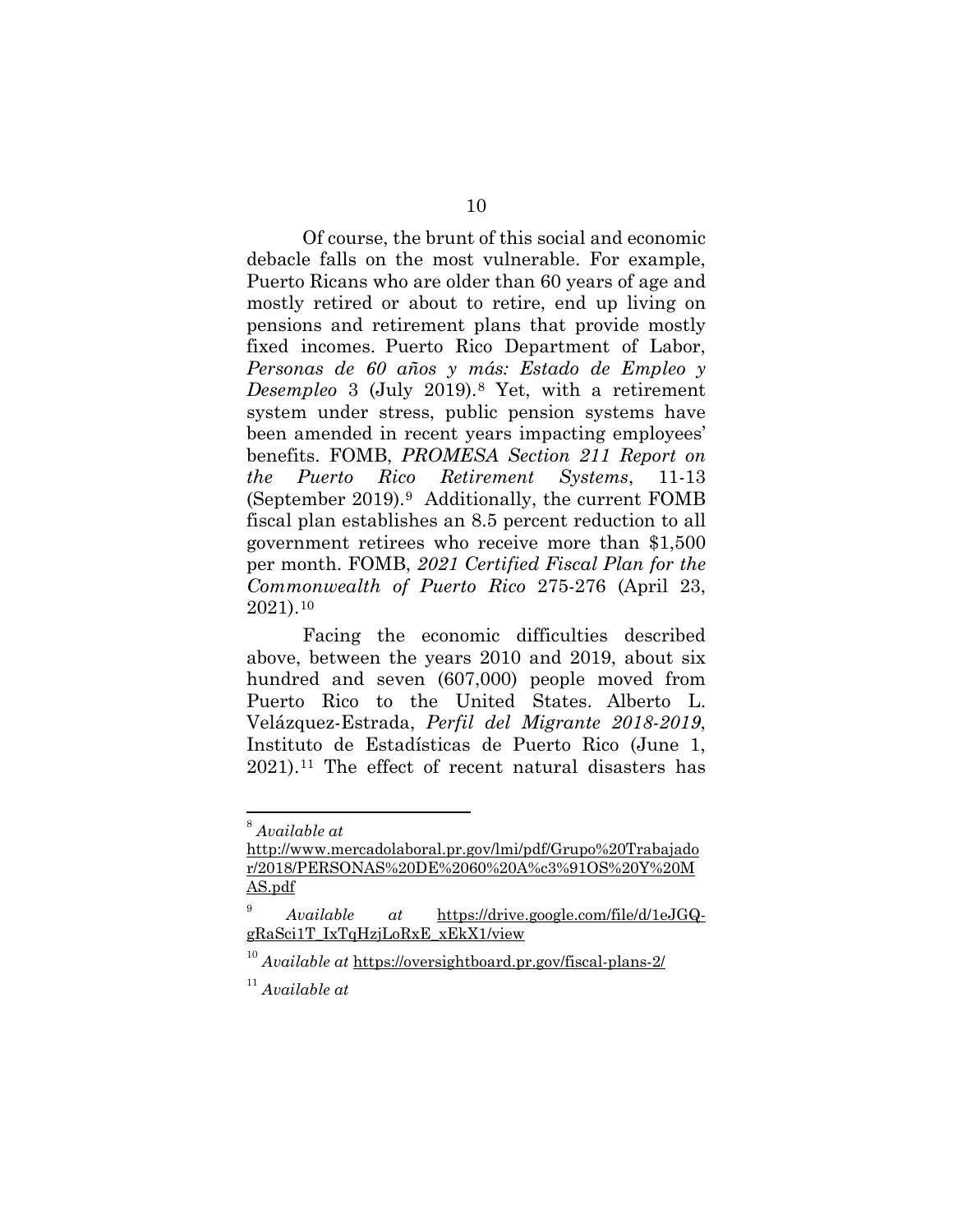been an important catalyst for outward migration, impacting the already existing movement patterns from Puerto Rico to the United States. The hurricanes alone resulted in an approximate net migration of 112,551 Puerto Ricans to the United States during 2018 (the year following these natural disasters). Instituto de Estadísticas de Puerto Rico, *Migración neta alcanzó unas 113 mil personas en el 2018*, (Sept. 26 2019).[12](#page-20-0) 

Several studies reaffirm that the economic factor is the most influential for those considering emigrating to the mainland. Lara Merling and Jake Johnston, *More Trouble Ahead: Puerto Rico's Impending Medicaid Crisis*, Center for Economic and Policy Research (October 2017);[13](#page-20-1) José Aníbal Flecha Ortiz et. al., *Un análisis de factores sobre la crisis de la migración calificada de talentos en Puerto Rico*, (November 26, 2016);[14](#page-20-2) Luis García Pelatti, et al., *Suplemento Especial: Migración, Informe de la Junta de Planificación al Gobernador, Hon. Alejandro García Padilla* (March 2014).[15](#page-20-3) It is, thus, possible

<sup>14</sup> *Available at* 

https://estadisticas.pr/index.php/en/publicaciones/perfil-delmigrante

<sup>12</sup> *Available at*

<span id="page-20-0"></span>[https://censo.estadisticas.pr/sites/default/files/Comunicados/CP](https://censo.estadisticas.pr/sites/default/files/Comunicados/CP_2018_ACS_PRCS_9_26_2019_.pdf) [\\_2018\\_ACS\\_PRCS\\_9\\_26\\_2019\\_.pdf](https://censo.estadisticas.pr/sites/default/files/Comunicados/CP_2018_ACS_PRCS_9_26_2019_.pdf) 

<span id="page-20-1"></span><sup>13</sup> *Available at* [https://cepr.net/images/stories/reports/puerto](https://cepr.net/images/stories/reports/puerto-rico-medicaid-2017-10.pdf)[rico-medicaid-2017-10.pdf](https://cepr.net/images/stories/reports/puerto-rico-medicaid-2017-10.pdf) 

<span id="page-20-2"></span>[https://www.redalyc.org/jatsRepo/2250/225051546005/html/inde](https://www.redalyc.org/jatsRepo/2250/225051546005/html/index.html) [x.html](https://www.redalyc.org/jatsRepo/2250/225051546005/html/index.html)

<sup>15</sup> *Available at*

<span id="page-20-3"></span>[http://gis.jp.pr.gov/Externo\\_Econ/Reto%20Demogr%C3%A1fico/](http://gis.jp.pr.gov/Externo_Econ/Reto%20Demogr%C3%A1fico/Suplemento%20de%20Migracion%20-%20rev.3-mar-2014.pdf) [Suplemento%20de%20Migracion%20-%20rev.3-mar-2014.pdf](http://gis.jp.pr.gov/Externo_Econ/Reto%20Demogr%C3%A1fico/Suplemento%20de%20Migracion%20-%20rev.3-mar-2014.pdf)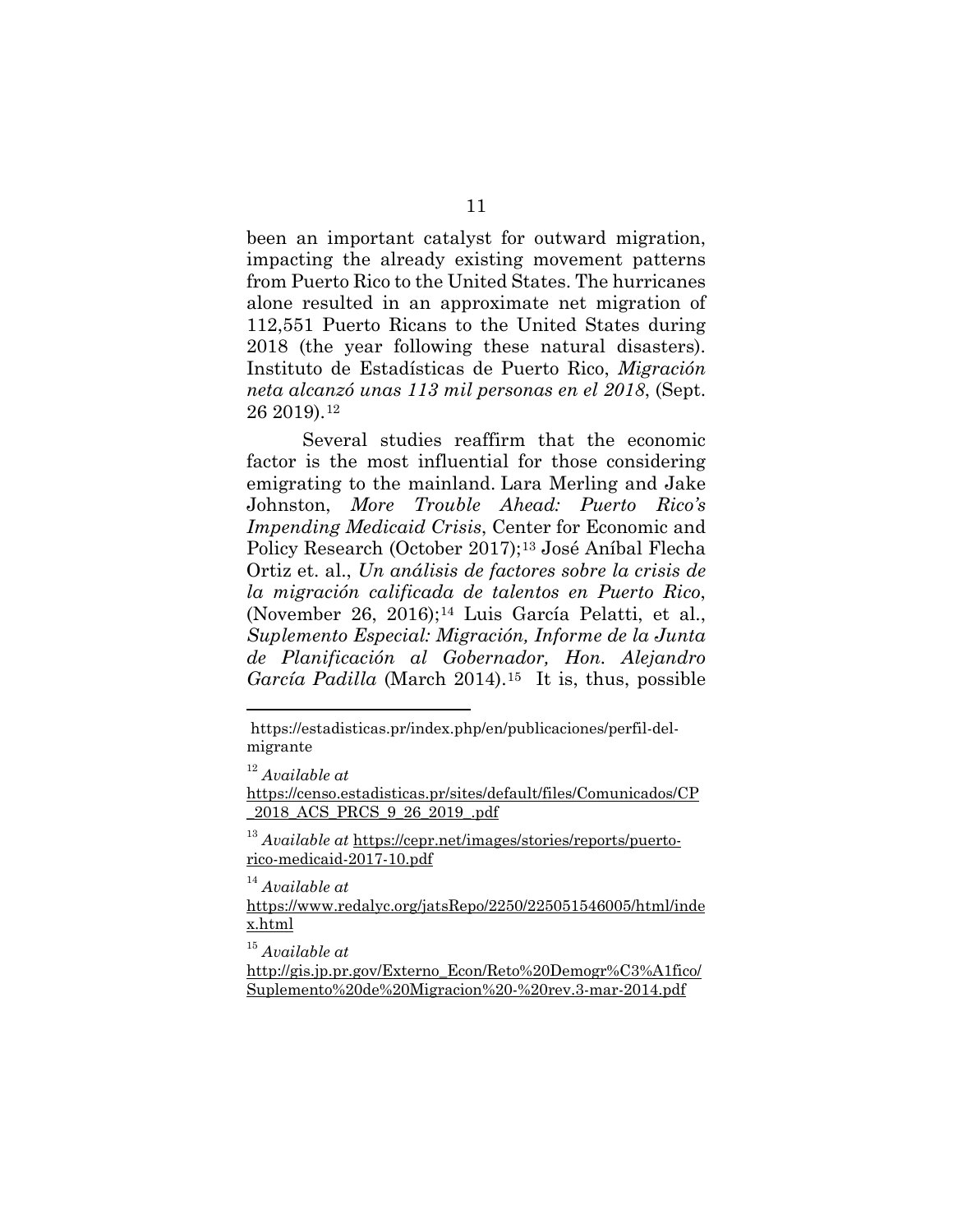that Puerto Ricans who have emigrated could become a spending increase for federal programs. Puerto Rican migration to Florida, Texas, Connecticut, Pennsylvania, Massachusetts, New Jersey, Ohio, North Carolina, Georgia and Virginia constituted 71% of all Puerto Rican migration to the states during 2019. Alberto L. Velázquez-Estrada, *Perfil del Migrante 2018-2019*, Instituto de Estadísticas de Puerto Rico 20 (June 1, 2021).<sup>16</sup> Florida is the state with the largest migration with 44,710 and 14,657 Puerto Ricans moving to that state during 2018 and 1019, respectively. *Id.* According to the Puerto Rico Institute of Statistics, for 2019 there was an approximate total of thirty-five thousand (35,000) net migration from Puerto Rico to the United States. *Id.*  at 4.

Of course, migration patterns have an impact on total population, albeit they are not the only agent of population change. Jaison R. Abel and Richard Deitz*, The Causes and Consequences of Puerto Rico's Declining Population,* Federal Reserve Bank of NY, Current Issues in Economics and Finance, Vol 20, Number 4 (2014).[17](#page-21-1) And "while net migration is a larger driver of population change in the short term, this factor is volatile; in the long run, net migration is projected to return to more balanced trends." FOMB, *2021 Certified Fiscal Plan for the Commonwealth of* 

<span id="page-21-0"></span><sup>16</sup>*Available at*

https://estadisticas.pr/index.php/en/publicaciones/perfil-delmigrante

<sup>17</sup> *Available at*

<span id="page-21-1"></span>[https://www.newyorkfed.org/medialibrary/media/research/curre](https://www.newyorkfed.org/medialibrary/media/research/current_issues/ci20-4.pdf) [nt\\_issues/ci20-4.pdf](https://www.newyorkfed.org/medialibrary/media/research/current_issues/ci20-4.pdf)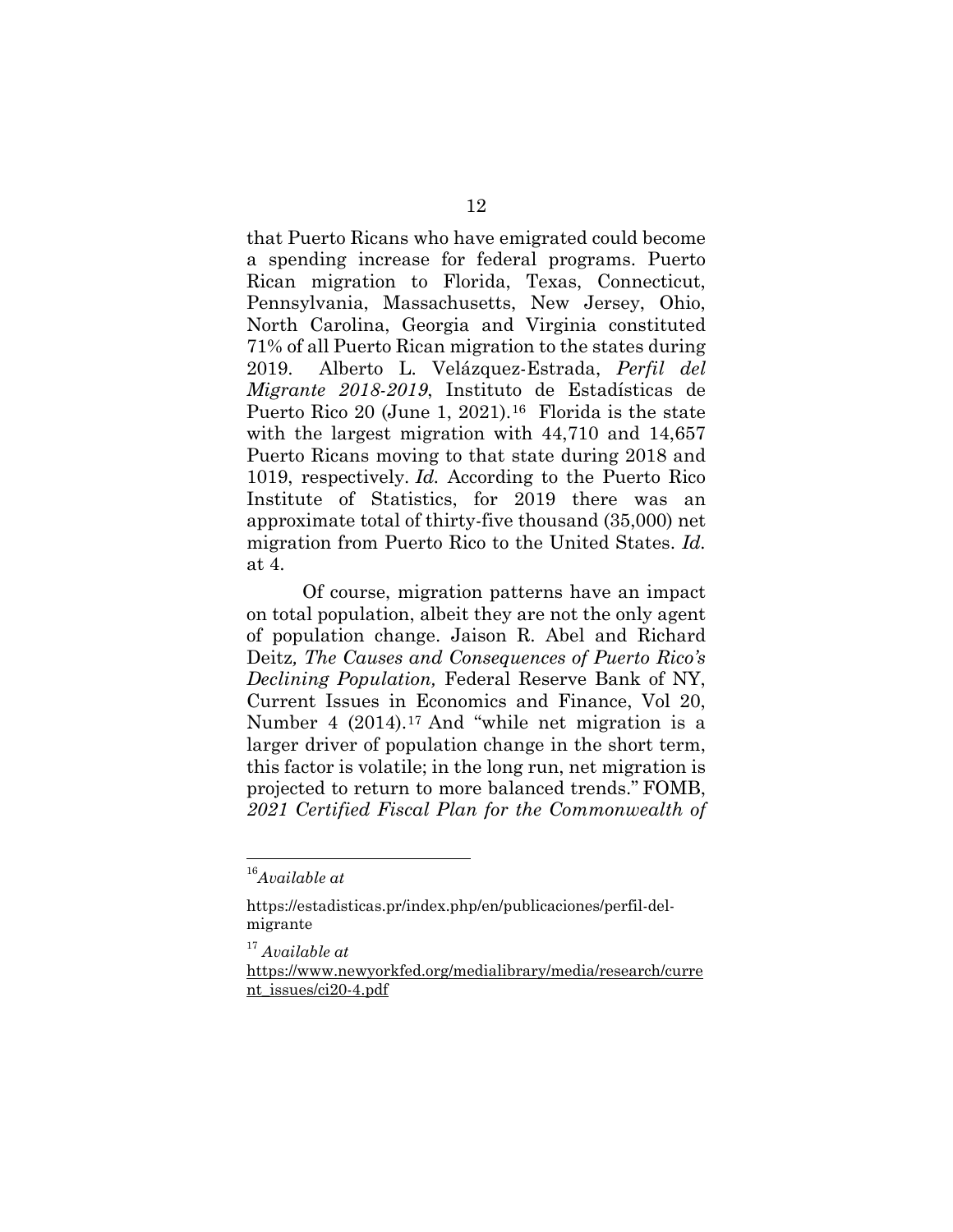*Puerto Rico* 41 (April 23, 2021).[18](#page-22-0) Yet, "natural population change is not guaranteed to rebalance at any point, and births are likely to continue declining, while deaths are projected to slowly rise in the midterm". *Id.* According to the most recent Puerto Rico Fiscal Plan, "by FY2026, there will be almost 10% fewer people living on the Island than in FY2019, and that by FY2051, the drop will grow to 33%. *Id*. In fact, between the 2010 and the 2020 Census, the population of Puerto Rico decreased by a net amount of 439,915, a reduction of 11.8%.[19](#page-22-1)

Furthermore, as shown by a recent analysis commissioned by the FOMB, Puerto Rico's demographic changes have altered the Island's age distribution. Puerto Rico's median age increased from 32.1 in 2000, to 43.2 in 2019. FOMB, *Human Capital Development in Puerto Rico: An Overview* 19 (2020). This reflects "a decline in younger populations (age groups ranging from 0 to 44) and an increase in older age groups (55 and over)". *Id*. In fact, the 2020 decennial Census reflects a net reduction of 342,324 individuals under the age of 18, as compared with the total amount of that population in the  $2010$  $2010$  Census.<sup>20</sup>

<span id="page-22-0"></span><sup>18</sup> *Available at* <https://oversightboard.pr.gov/fiscal-plans-2/>

<span id="page-22-1"></span><sup>19</sup> U.S. Department of Commerce, U.S. Census Bureau, 2020 Census Apportionment Results: Table E. Numeric and Percent Change in Resident Population of the 50 States, the District of Columbia, and Puerto Rico: 2020 Census and 2010 Census, April 26, 2021, available at https://www.census.gov/data/tables/2020/dec/2020 apportionment-data.html

<span id="page-22-2"></span> $20$  Compare 874 individuals under the age of 18 in the 2020 Census (Stella U. Ogunwole, Megan A. Rabe, Andrew W. Roberts, and Zoe Caplan, Population Under Age 18 Declined Last Decade,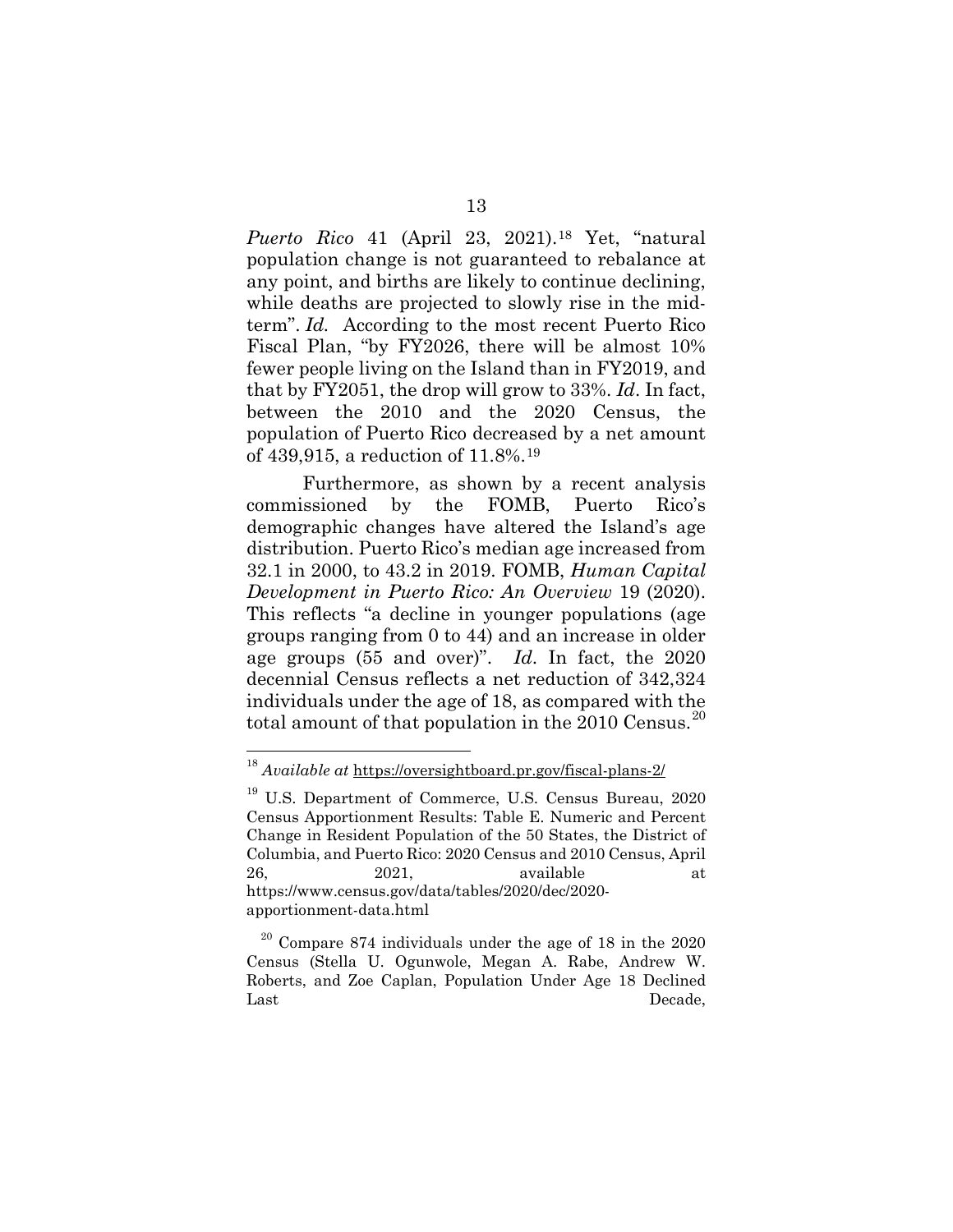Whereas in 2010 the population under 18 years consisted of 24.2% of the total population, today this group is reduced to  $17.1\%$ <sup>[21](#page-23-0)</sup> The FOMB study shows that:

> In 2000, 39.9% of the population was 24 years old or younger, while those over 65 years of age comprised 11.2%. By 2019, the 0-24 age group made up only 27.4% of the population, and individuals aged 65 and over almost doubled its share to 21.3% of total population. FOMB, *Human Capital Development in Puerto Rico: An Overview* 19 (2020)

To the extent there is a link between the strengthening of human capital and economic growth, these demographic changes present crucial challenges for present day Puerto Rico, deepening its current and future challenges. *Id*. at page 19 ("If turning Puerto Rico into a learning society is an important objective in strengthening human capital,

https://www.census.gov/library/stories/2021/08/united-statesadult-population-grew-faster-than-nations-total-population-

from-2010-to-2020.html) with 903,295 individuals in the 2010 Census (US Department of Commerce, United States Census 2010, Puerto Rico 2010: Summary Population and Housing Characteristics (September 2012)). See also Ricardo Cortés Chico, *Puerto Rico pierde su población de menores,* El Nuevo Día, August 24, 2021.

<span id="page-23-0"></span><sup>21</sup>Stella U. Ogunwole, Megan A. Rabe, Andrew W. Roberts, and Zoe Caplan, Population Under Age 18 Declined Last Decade, https://www.census.gov/library/stories/2021/08/united-statesadult-population-grew-faster-than-nations-total-populationfrom-2010-to-2020.html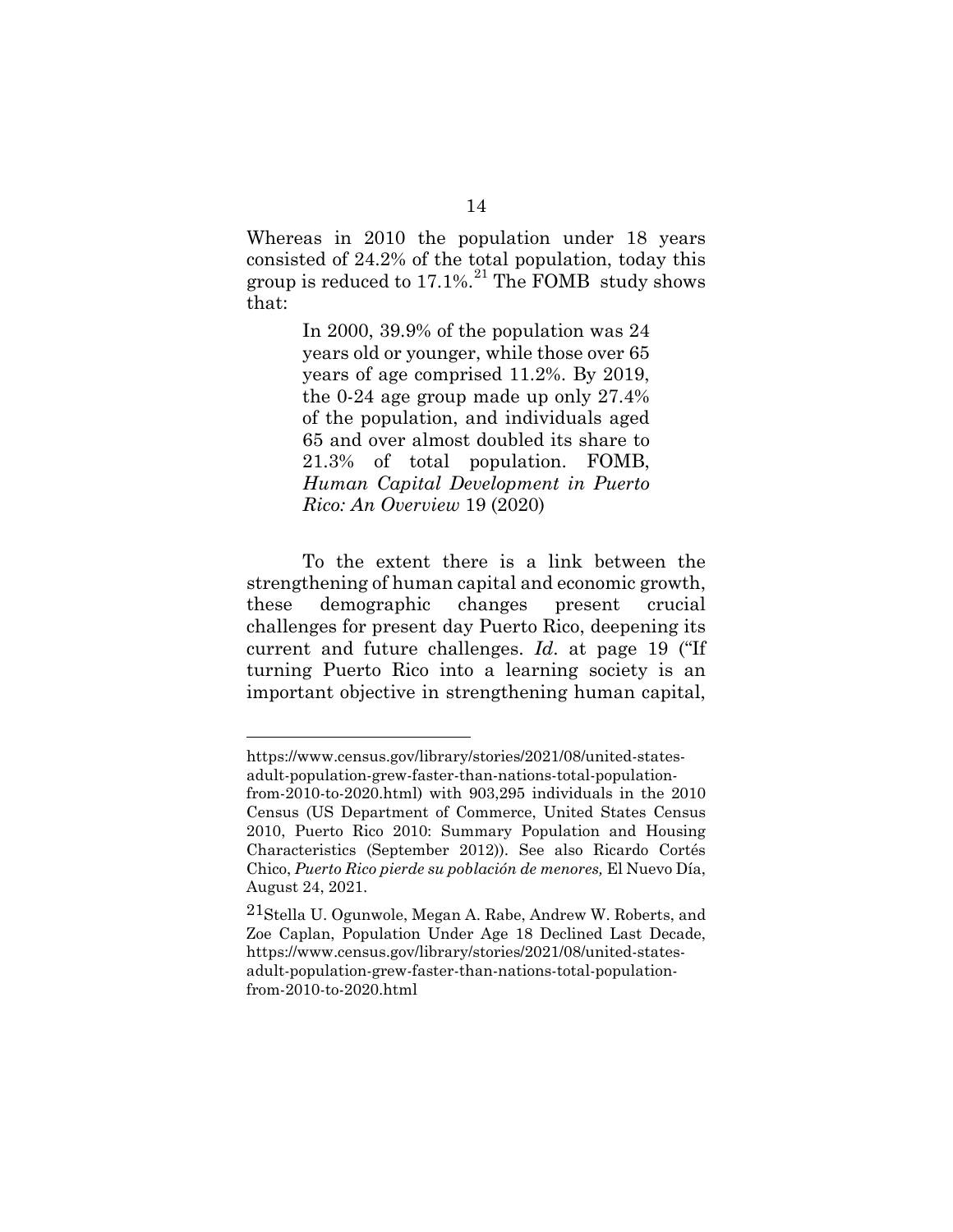… then the age composition becomes critical because a younger population can be more conducive to learning and innovation").<sup>[22](#page-24-0)</sup>

Evidently, the economic and political situation in Puerto Rico is not the same as when *Harris*, *supra*, and *Califano*, *supra*, were decided. People living in Puerto Rico have suffered dramatic changes in their living conditions and have shown great resilience. However, with a poverty rate of 44%, and 57% of children in poverty, $23$  the prospects of economic recovery are uncertain, to say the least, and the Island is experiencing a wave of outward migration and population change that could further negatively impact the economy and people's wellbeing in the long term.

[https://www.elvocero.com/gobierno/siguen-a-la-baja-los](https://www.elvocero.com/gobierno/siguen-a-la-baja-los-nacimientos/article_62080376-644d-11eb-8206-73098e6373c1.html)[nacimientos/article\\_62080376-644d-11eb-8206-](https://www.elvocero.com/gobierno/siguen-a-la-baja-los-nacimientos/article_62080376-644d-11eb-8206-73098e6373c1.html) [73098e6373c1.html](https://www.elvocero.com/gobierno/siguen-a-la-baja-los-nacimientos/article_62080376-644d-11eb-8206-73098e6373c1.html) (interviewing experts on the economic

<span id="page-24-0"></span><sup>22</sup> See also Maricarmen Rivera Sánchez, *Siguen a la baja los nacimientos*, February 1, 2021,

<span id="page-24-1"></span>effects of population decline).

<sup>23</sup> Puerto Rico State Data Center, *En pobreza el 50% o más de la población en 36 Municipios de Puerto Rico*, SDC-PR (Dec. 19, 2019), *available at* [https://censo.estadisticas.pr/Comunicado-de](https://censo.estadisticas.pr/Comunicado-de-prensa/2019-12-19t145558)[prensa/2019-12-19t145558;](https://censo.estadisticas.pr/Comunicado-de-prensa/2019-12-19t145558) Instituto para el Desarrollo de la Juventud, *Youth and Children Wellbeing Index* (2021), *available at* [http://juventudpr.org/bienestarinicio.html;](http://juventudpr.org/bienestarinicio.html) The Annie E. Casey Foundation, *2021 Kids Count Data Book: State Trends in Child Well-Being*, Appendix B, page 33 (2021), available at, https://www.aecf.org/resources/2021-kids-count-data-book.